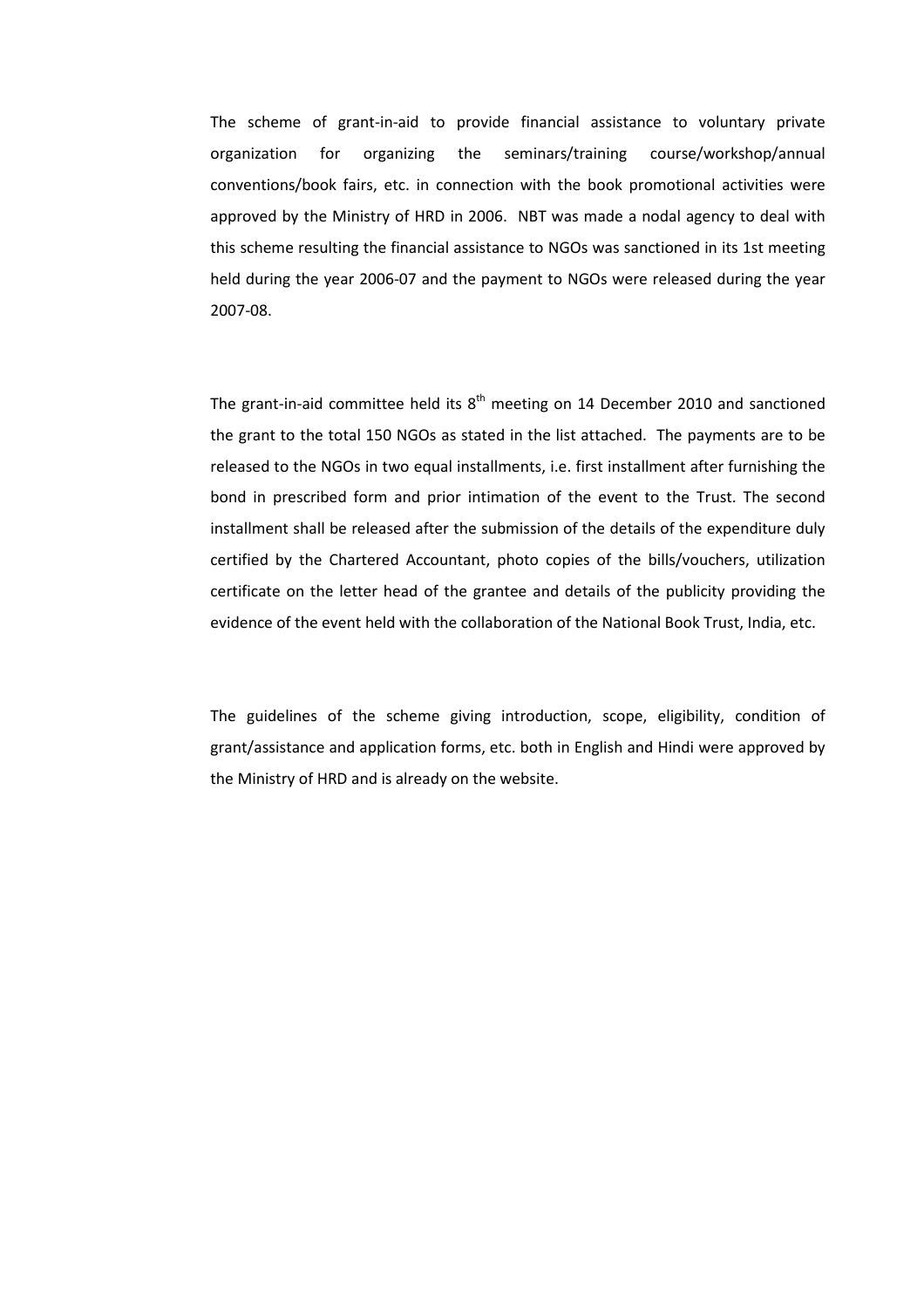## 8<sup>th</sup> Meeting of Grant –in-Aid

## The details of the grant sanctioned during the year 2010-2011

| S.No. |                                                                                               | <b>Amount of Assistance Approved in</b>                                                                                                                                     |
|-------|-----------------------------------------------------------------------------------------------|-----------------------------------------------------------------------------------------------------------------------------------------------------------------------------|
|       | <b>Name of the Organizations</b>                                                              | Rs.(Lakhs) with remarks                                                                                                                                                     |
| 1.    | <b>Association For Global Rural Alert</b><br>(AGRA)<br>Anantapur, Andhra Pradesh              | RS 75,000/-<br>RECOMMENDED FOR FIVE DAYS SEMINAR -CUM-<br>BOOK FAIR. SUBJECT TO SUBMISSION OF DATES OF<br>THE EVENT TO BE ORGANISED.                                        |
| 2.    | Saint Paul's Christian Minority<br><b>Educational Society</b><br>Prakasam DT., Andhra Pradesh | RS.50,000/-<br>RECOMMENDED FOR CONDUCTED FOUR DAYS<br>SEMINAR CUM BOOK FAIR SUBJECT TO SUBMISSION<br>OF FRESH DATES OF EVENT TO BE CONDUCTED                                |
| 3.    | <b>New Vision Creative Society</b><br>Karbi Anglong, Assam                                    | RS. 1,10,000/-<br>RECOMMENDED SUBJECT TO INTIMATION OF<br>DATES OF FOUR DAYS BOOK FAIR & SEMINAR TO BE<br>ORGANISED.                                                        |
| 4.    | <b>United Rural Development</b><br>Organization<br>Karbi Anglong, Assam                       | RS. 1,20,000/-<br>RECOMMENDED SUBJECT TO INTIMATION OF DATES<br>OF FOUR DAYS BOOK FAIR AND SEMINAR TO BE<br>ORGANISED FOR PROMOTION OF NORTH EAST<br>LANGUAGE & LITERATURE. |
| 5.    | Ganga Tatiya Vikash Sansthan<br>Saran, Bihar                                                  | RS 75,000/-<br>RECOMMENDED SUBJECT TO SUBMISSION OF<br>DATES OF THE TWO DAYS SEMINAR TO BE<br>ORGANISED.                                                                    |
| 6.    | Gramdeep Madhubani<br>Madhubani, Bihar                                                        | RS. 1,50,000/-<br>SUBJECT TO SUBMISSION OF DATES OF THE FOUR<br>DAYS BOOK FAIR AND SEMINAR TO BE ORGANISED.                                                                 |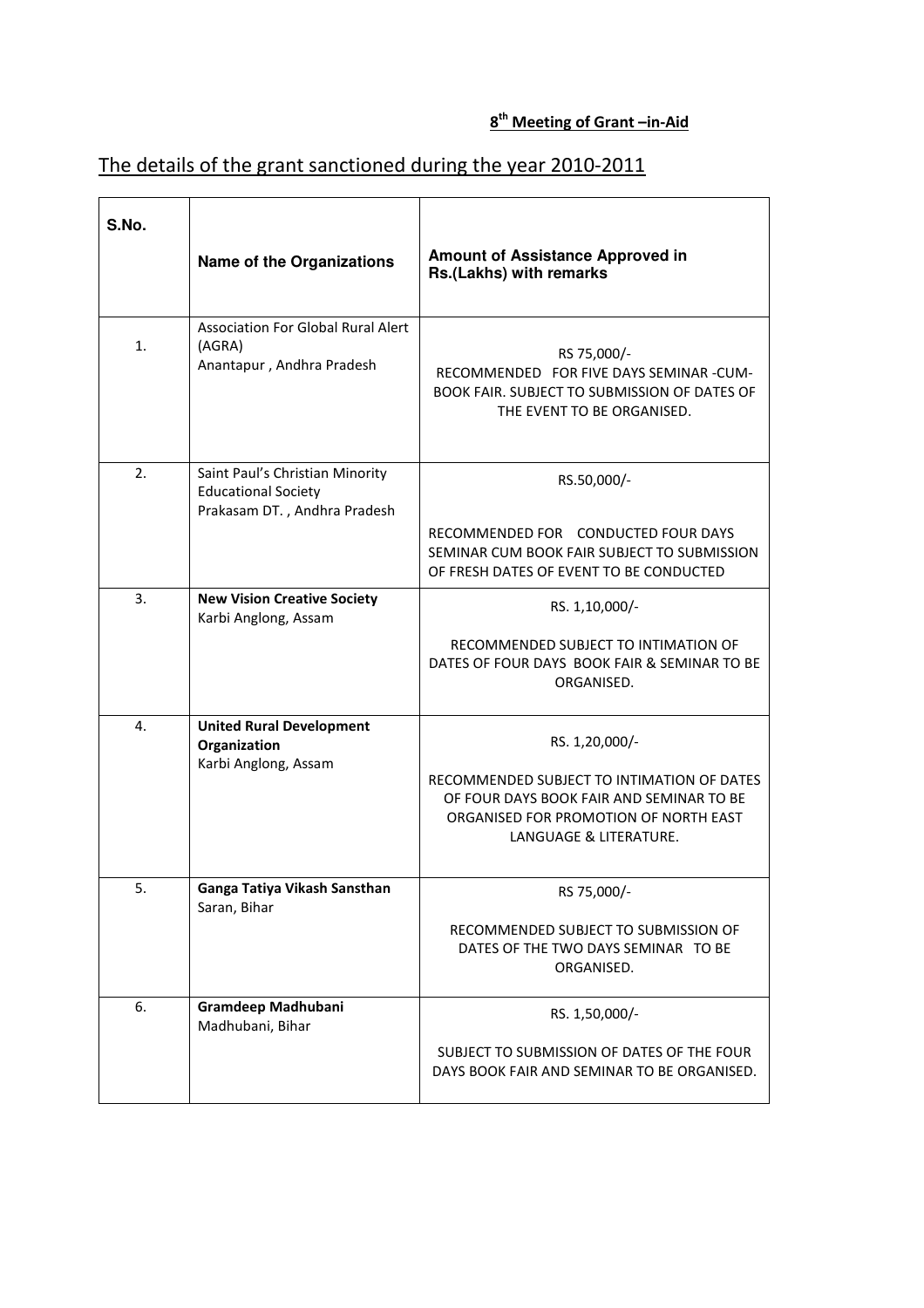| 7.    | Karpuri Thakur Gramin Vikash<br>Sansthan                                | Rs 1,50,000/-                                                                                                                                                                    |
|-------|-------------------------------------------------------------------------|----------------------------------------------------------------------------------------------------------------------------------------------------------------------------------|
|       | Patna, Bihar                                                            | RECOMMENDED SUBJECT TO SUBMISSION OF<br>DATES OF THE SAME EVENT TO BE ORGANISED.                                                                                                 |
| 8.    | Ram Ugrah Rai Educational And<br><b>Welfare Society</b><br>Patna, Bihar | Rs 75,000/-<br>RECOMMENDED FOR FIVE DAYS SEMINAR -CUM-<br>BOOK FAIR. SUBJECT TO SUBMISSION OF DATES OF<br>THE SAME EVENT TO BE ORGANISED.                                        |
| 9.    | <b>Toppers Educational Society</b><br>Raipur, Chattisgarh               | Rs 1,50,000/-<br>RECOMMENDED SUBJECT TO INTIMATION OF DATES<br>OF THE ELEVEN DAYS BOOK FAIR TO BE ORGANISED.                                                                     |
| 10. B | Akhil Progressive<br>& Cultural Society,<br>New Delhi                   | Rs 2,25,000/-<br>RECOMMENDED FOR FOUR DAYS BOOK FAIR AND<br>SEMINAR AT GREATER NOIDA SUBJECT TO<br>SUBMISSION OF DATES OF THE SAME PROGRAMME.                                    |
| 11.   | All India Association For Women<br>& Child Development<br>New Delhi     | Rs 75,000/-<br>RECOMMENDED FORTHREE DAYS BOOK<br>FAIR.SUBJECT TO SUBMISSION OF DATES OF THE<br>SAME EVENT TO BE ORGANISED.                                                       |
| 12.   | All India Global Society<br>New Delhi                                   | RS. 1,00,000/-<br>RECOMMENDED FOR BOOK FAIR AT DUDU. SUBJECT<br>TO INTIMATION OF DATES OF THE BOOK FAIR TO BE<br>ORGANISED.                                                      |
| 13.   | All India Shiksha EvamVikas<br>Association<br>New Delhi                 | RS. 1,00,000/-<br>RECOMMENDED FOR BOOK EXHIBITION AND<br>SEMINAR AT KHATU SHYAMJI RAJASTHAN. SUBJECT<br>TO INTIMATION OF DATES OF THE EXHIBITION AND<br>SEMINAR TO BE ORGANISED. |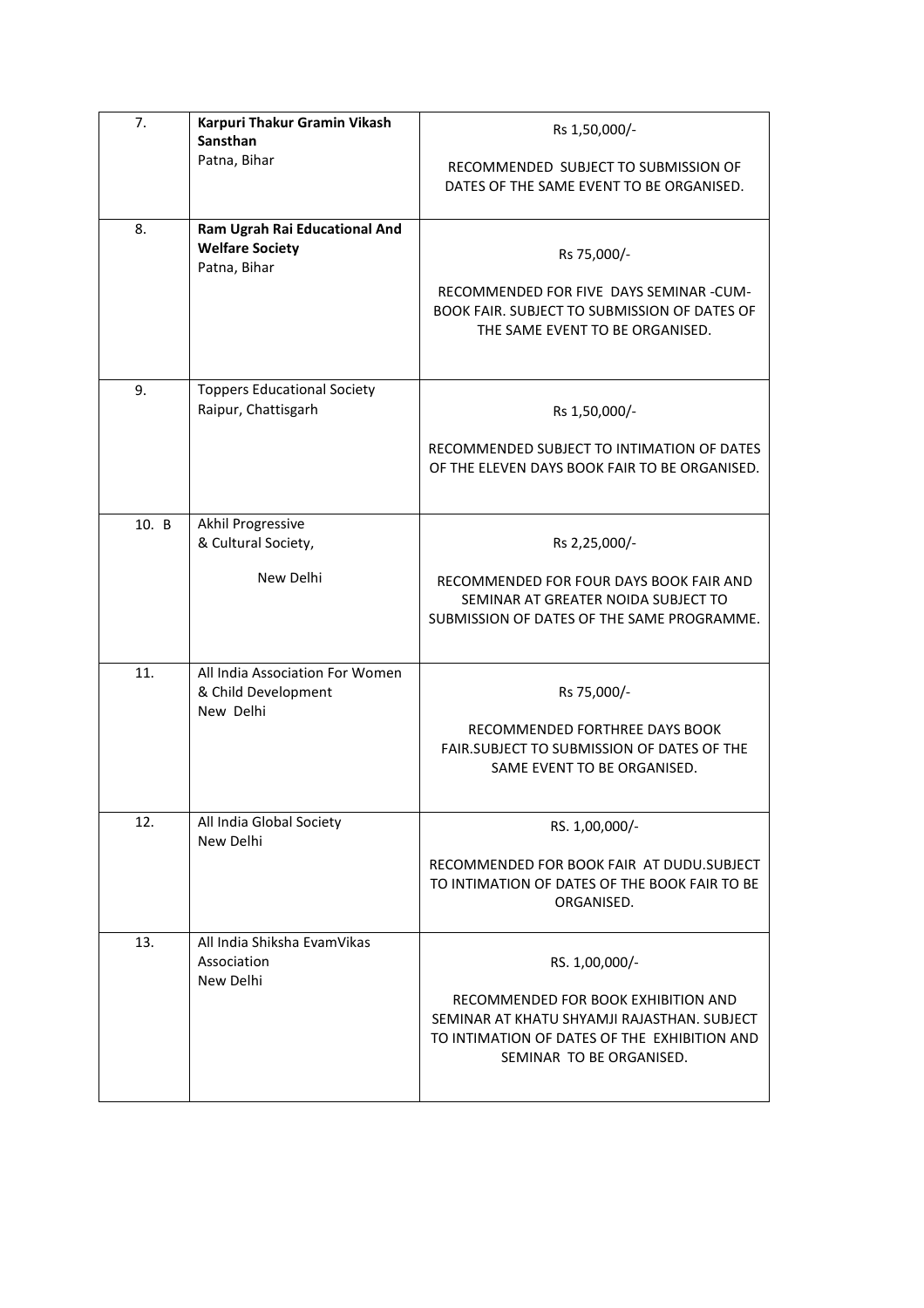| 14. | Authors Guild of India<br>New Delhi                                                                        | Rs 2,00,000/-                                                                                                                                             |
|-----|------------------------------------------------------------------------------------------------------------|-----------------------------------------------------------------------------------------------------------------------------------------------------------|
|     |                                                                                                            | SUBJECT TO INTIMATION OF DATES OF THE<br>SEMINAR TO BE ORGANISED.                                                                                         |
| 15. | <b>Bengal Assocition</b><br>New Delhi                                                                      | Rs 3,50,000/-                                                                                                                                             |
|     |                                                                                                            | RECOMMENDED SUBJECT TO SETTELMENT OF<br>PREVIOUS GRANT.                                                                                                   |
| 16. | <b>Book Promotion Society</b><br>Delhi                                                                     | RS. 3,25,000                                                                                                                                              |
|     |                                                                                                            | RECOMMENDATION SUBJECT TO INTIMATION OF<br>DATES OF THE TEN DAYS BOOK FAIR TO BE<br>ORGANISED.                                                            |
| 17. | Darpan Music Society Of Kairana<br>Gharana (Regd.) India                                                   | RS. 80,000/-                                                                                                                                              |
|     | Delhi                                                                                                      | RECOMMENDED SUBJECT TO SUBMISSION OF<br>DATES OF THE FOUR DAYS BOOK FAIR AND<br>SEMINAR. TO BE ORGANISED.                                                 |
| 18. | Disha Foundation<br>(Development Through<br>Information, And Stimulating<br>Harmony & Awareness.)<br>Delhi | RS 1,20,000/-<br>RECOMMENDED SUBJECT TO SUBMISSION OF<br>DATES OF THE FOUR DAYS BOOK FAIR AND<br>SEMINAR TO BE ORGANISED.                                 |
| 19. | I.P. Arts Society<br>New Delhi                                                                             | RS 1,75,000/-<br>PROPOSAL RECOMMENDED FOR ROORKEE SUBJECT<br>TO INTIMATION OF DATES OF FIVE DAYS BOOK FAIR<br>AND CHILDREN'S ACTIVITIES. TO BE ORGANISED. |
| 20. | Pragya Jyoti<br>Delhi                                                                                      | RS. 1,50,000/-                                                                                                                                            |
|     |                                                                                                            | RECOMMENDED SUBJECT TO INTIMATION OF DATES<br>OF THE FOUR DAYS BOOK FAIR AND SEMINAR TO BE<br>ORGANISED.                                                  |
| 21. | R.M.E. Samudai Bal Vikas Society<br>New Delhi                                                              | RS 50,000/-                                                                                                                                               |
|     |                                                                                                            | RECOMMENDED SUBJECT TO INTIMATION OF DATES<br>OF BOOK FAIR & SEMINAR TO BE ORGANISED.                                                                     |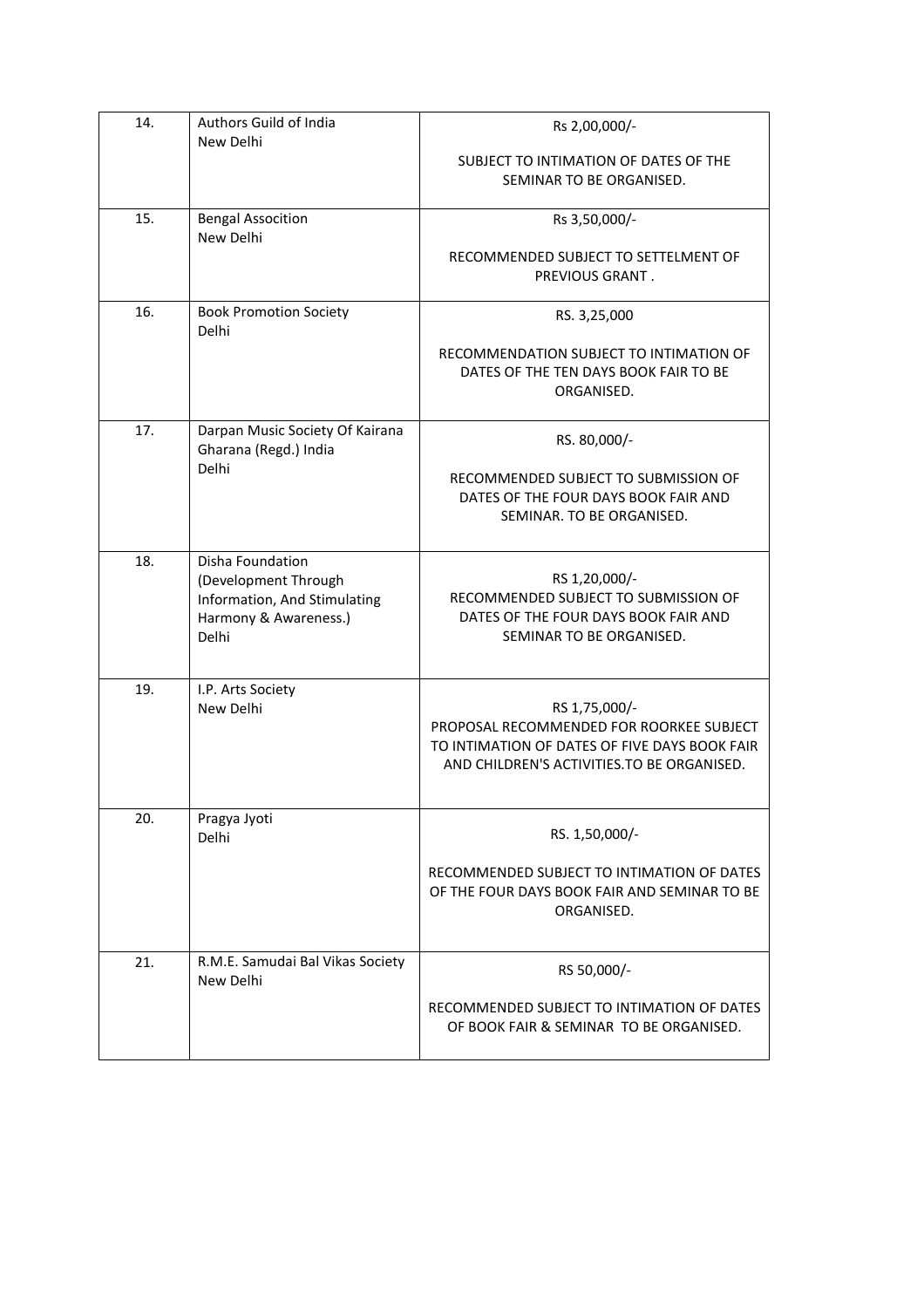| 22. | Sandhya Social And Educational<br>Society,                       | Rs 3,00,000/-                                                                                                                                                                    |
|-----|------------------------------------------------------------------|----------------------------------------------------------------------------------------------------------------------------------------------------------------------------------|
|     | Delhi                                                            | <b>GRANT RECOMMENDED FOR NINE DAYS</b><br><b>CHANDIGARH BOOK FAIR SUBJECT TO SUBMISSION</b><br>OF DATES OF THE FAIR TO BE ORGANISED.                                             |
| 23. | Sandhya Social And Educational<br>Society,<br>Delhi              | Rs 75,000/-<br><b>GRANT RECOMMENDED FOR FIVE DAYS SOLAN</b><br><b>BOOK FAIR AND SEMINAR, SUBJECT TO SUBMISSION</b><br>OF DATES OF THE EVENT TO BE ORGANISED.                     |
| 24. | Sarvhbhom Rishi Sewa Sansthan,<br>New Delhi                      | RS 50,000/-<br>RECOMMENDED SUBJECT TO INTIMATION OF DATES<br>OF ORGANISING FOUR DAYS SEMINAR-CUM--BOOK<br>FAIR.                                                                  |
| 25. | Tamoha<br>New Delhi                                              | RS 75,000/-<br>RECOMMENDED SUBJECT TO INTIMATION OF DATE<br>FOUR DAYS BOOK FAIR AND SEMINAR.TO BE<br>ORGANISED                                                                   |
| 26. | The Federation of Indian<br>Publishers<br>New Delhi              | Rs 20,00,000/-<br>TO MEET EXPENDITURE ON THE ORGANISING OF<br>DELHI BOOK FAIR 2010 FROM 25 DECEMBER TO<br>21ST JANUARY 2011 AND VARIOUS BOOK<br>PROMOTIONAL ACTIVITIES THERE IN. |
| 27. | Ahmedabad Jilla Mahila &<br>Balvikas Sangh<br>Ahmedabad, Gujarat | RS. 1,50,000/-<br>RECOMMENDED SUBJECT TO INTIMATION OF DATES<br>OF FIVE DAYS BOOK FAIR AND SEMINAR TO BE<br>ORGANISED.                                                           |
| 28. | Ashwini Mahila Seva Sangh<br>Ahmedabad, Gujarat                  | RS.75,000/-<br>RECOMMENDED FOR FIVE DAYS BOOK FAIR AND<br>SEMINAR SUBJECT TO INTIMATION OF DATES OF<br>THE EVENT TO BE ORGANISED                                                 |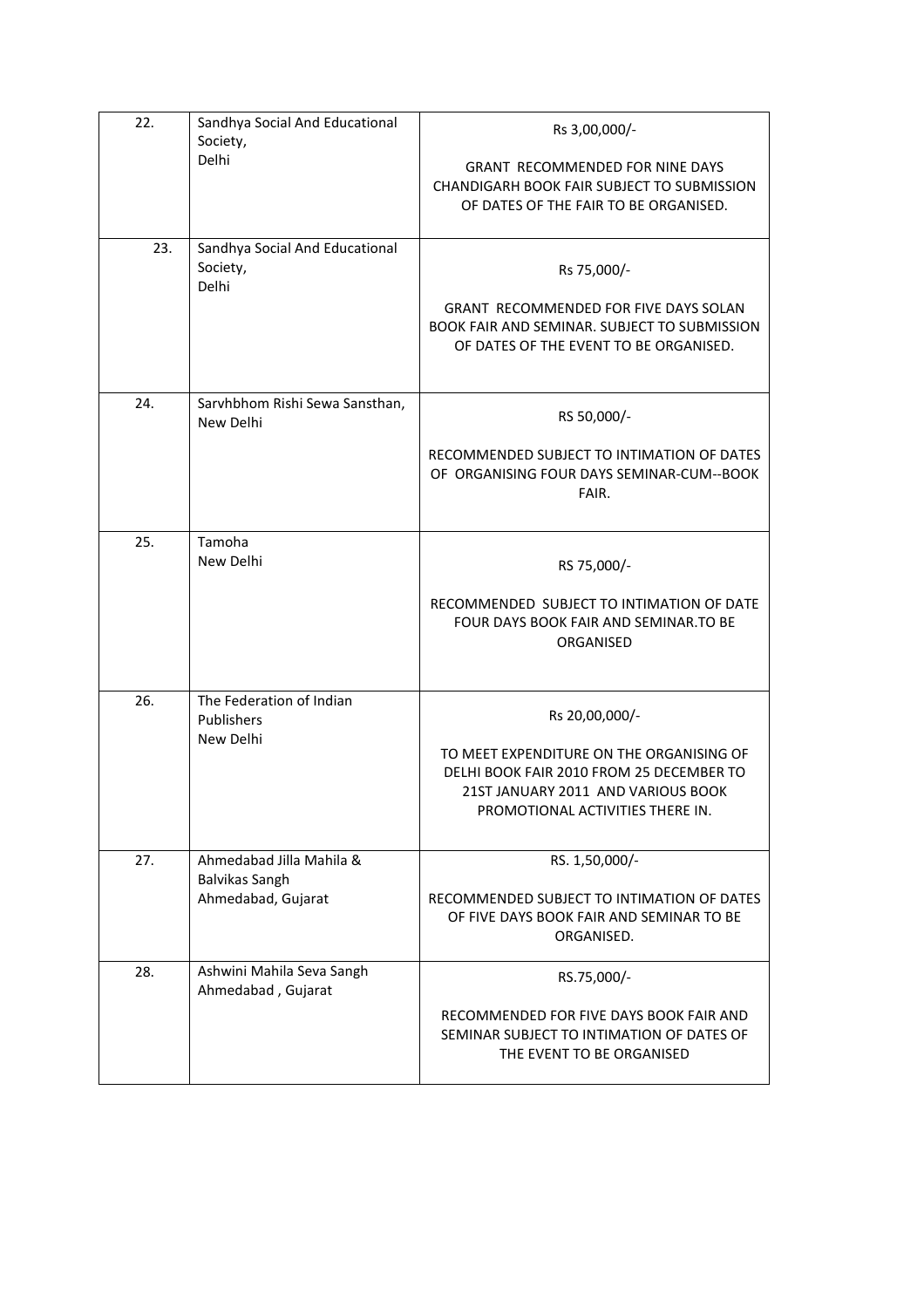| 29. | Gayatri Charitable Trust<br>Kheda, Gujarat                | RS. 1,10,000/-                                                                                                            |
|-----|-----------------------------------------------------------|---------------------------------------------------------------------------------------------------------------------------|
|     |                                                           | RECOMMENDED SUBJECT TO INTIMATION OF DATES<br>OF FIVE DAYS CHILDREN'S BOOK FAIR & SEMINAR<br>TO BE ORGANISED              |
| 30. | Kheda Jilla Mahila & Balvikas<br>Sangh Ahmedabad, Gujarat | Rs. 1,20,000/-<br>RECOMMENDED SUBJECT TO INTIMATION OF DATES                                                              |
|     |                                                           | OF FIVE DAYS BOOK FAIR & SEMINAR.TO BE<br>ORGANISED                                                                       |
| 31. | Parivartan<br>Ahmedabad, Gujarat                          | Rs. 1,20,000/-                                                                                                            |
|     |                                                           | RECOMMENDED SUBJECT TO SUBMISSION OF<br>DATES OF FIVE DAYS BOOK FAIR & SEMINAR TO BE<br>ORGANISED                         |
| 32. | Prayas Foundation<br>Ahmedabad, Gujarat                   | RS. 1,50,000/-                                                                                                            |
|     |                                                           | RECOMMENDED ESUBJECT TO INTIMATION OF<br>DATES OF SEVEN DAYS CHILDREN'S BOOK FAIR AND<br>SEMINAR TO BE ORGANISED          |
| 33. | <b>Success Foundation</b><br>Ahmedabad, Gujarat           | Rs. 1,20,000/-                                                                                                            |
|     |                                                           | RECOMMENDATION SUBJECT TO INTIMATION OF<br>DATES OF FIVE DAYS BOOK FAIR & CHILDREN'S<br><b>ACTIVITIES TO BE ORGANISED</b> |
| 34. | Gram Sudhar Samiti,<br>Jind, Haryana                      | Rs. 1,20,000/-                                                                                                            |
|     |                                                           | RECOMMENDED SUBJECT TO SUBMISSION OF<br>DATES OF FOUR DAYS BOOK FAIR & SEMINAR TO BE<br>ORGANISED                         |
| 35. | Gramin Utthan Samiti<br>Jhajjar, Haryana                  | RS 1,50,000/                                                                                                              |
|     |                                                           | RECOMMENDED SUBJECT TO INTIMATION OF DATES<br>OF  DAYS BOOK FAIR & SEMINAR. TO BE<br>ORGANISED.                           |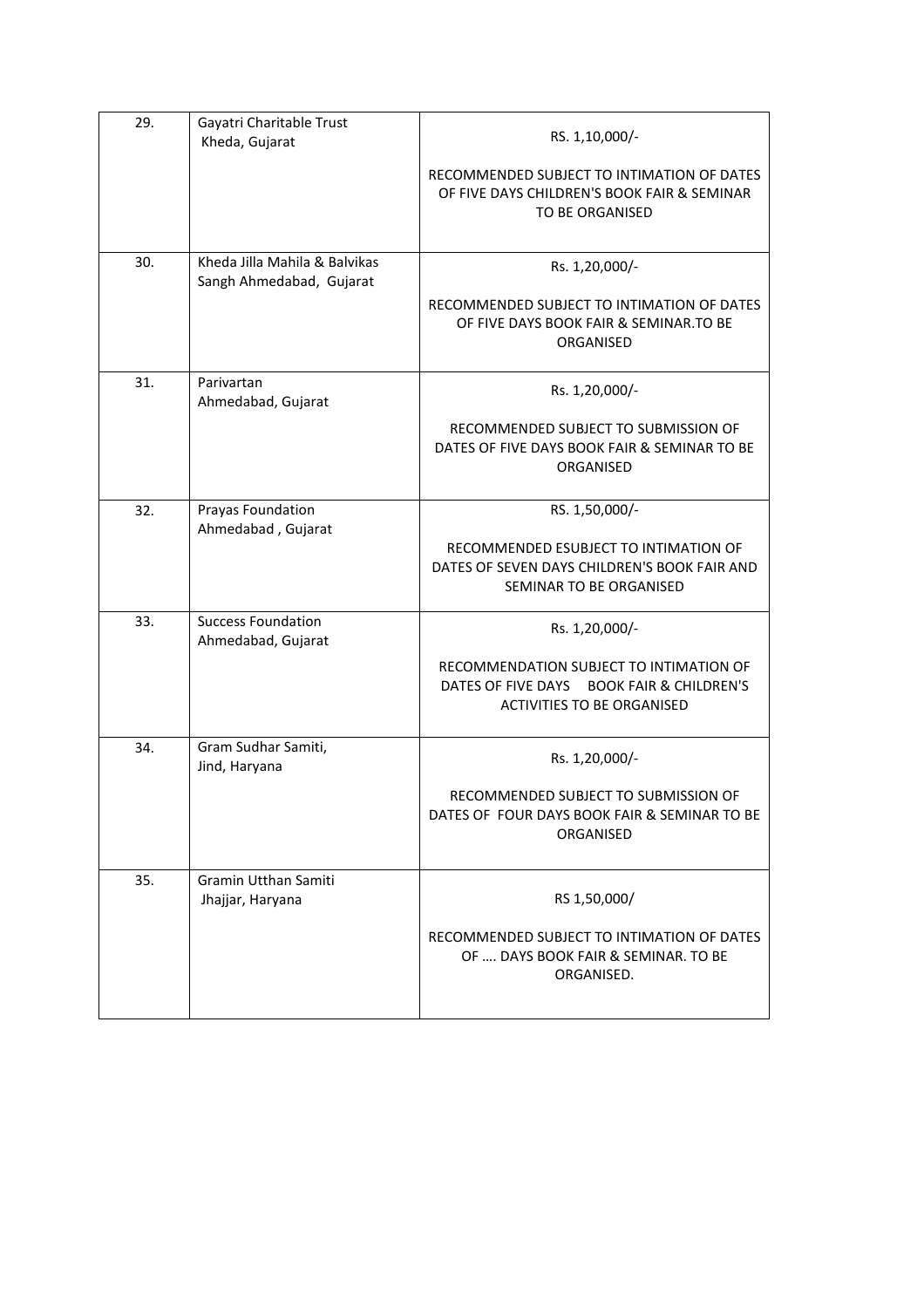| 36. | Kalyain Yua Club Regd.<br>Bhiwani, Haryana                   | RS 75,000/-<br>RECOMMENDED FOR FOUR DAYS BOOK FAIR AND<br>CHILDREN'S ACTIVITIES SUBJECT TO SUBMISSION OF<br>DATES OF THE EVENT TO BE ORGANISED.                       |
|-----|--------------------------------------------------------------|-----------------------------------------------------------------------------------------------------------------------------------------------------------------------|
| 37. | Kamal Khadi Gramodyog Mandal<br>Jind, Haryana                | Rs 75,000/-<br><b>GRANT IS RECOMMENDED FOR FIVE DAYS BOOK</b><br>FAIR AT ASSANDH KARNAL SUBJECT TO INTIMATION<br>OF DATES OF THE SAME EVENT TO BE ORGANISED.          |
| 38. | Mahatma Gandhi Prakritik<br>Chikitsa Samiti<br>Jind, Haryana | Rs 50,000/-<br>PROPOSAL RECEIVED FIRST TIME AND<br>RECOMMENDED FOR FIVE DAYS BOOK<br>EXHIBITION. SUBJECT TO SUBMISSION OF DATES OF<br>THE SAME EVENT TO BE ORGANISED. |
| 39. | New Adrash Education Society<br>Sonepat, Haryana             | RS. 1,00,000/-<br>RECOMMENDED PROPOSAL RECEIVED FIRST TIME<br>AND APPROVED FOR FIVE DAYS BOOK FAIR SUBJECT<br>TO INTIMATION OF ITS DATES.                             |
| 40. | Parivartan<br>Jind, Haryana                                  | Rs 1,25,000/-<br>SUBJECT TO SUBMISSION OF DATES OF THE SEVEN<br>DAYS BOOK FAIR AND SEMINAR TO BE ORGANISED.                                                           |
| 41. | Saraswati Gramin Vikas Samiti<br>Panitpat, Haryana           | Rs 90,000/-<br>APPROVED SUBJECT TO INTIMATION OF DATES OF<br>DAYS BOOK FAIR AND SEMINAR                                                                               |
| 42. | Servhit Sewa Samiti<br>Panipat, Haryana                      | Rs 93,000/-<br>APPROVED SUBJECT TO INTIMATION OF DATE OF<br>THE  DAYS BOOK FAIR AND SEMINAR. TO BE<br>ORGANISED.                                                      |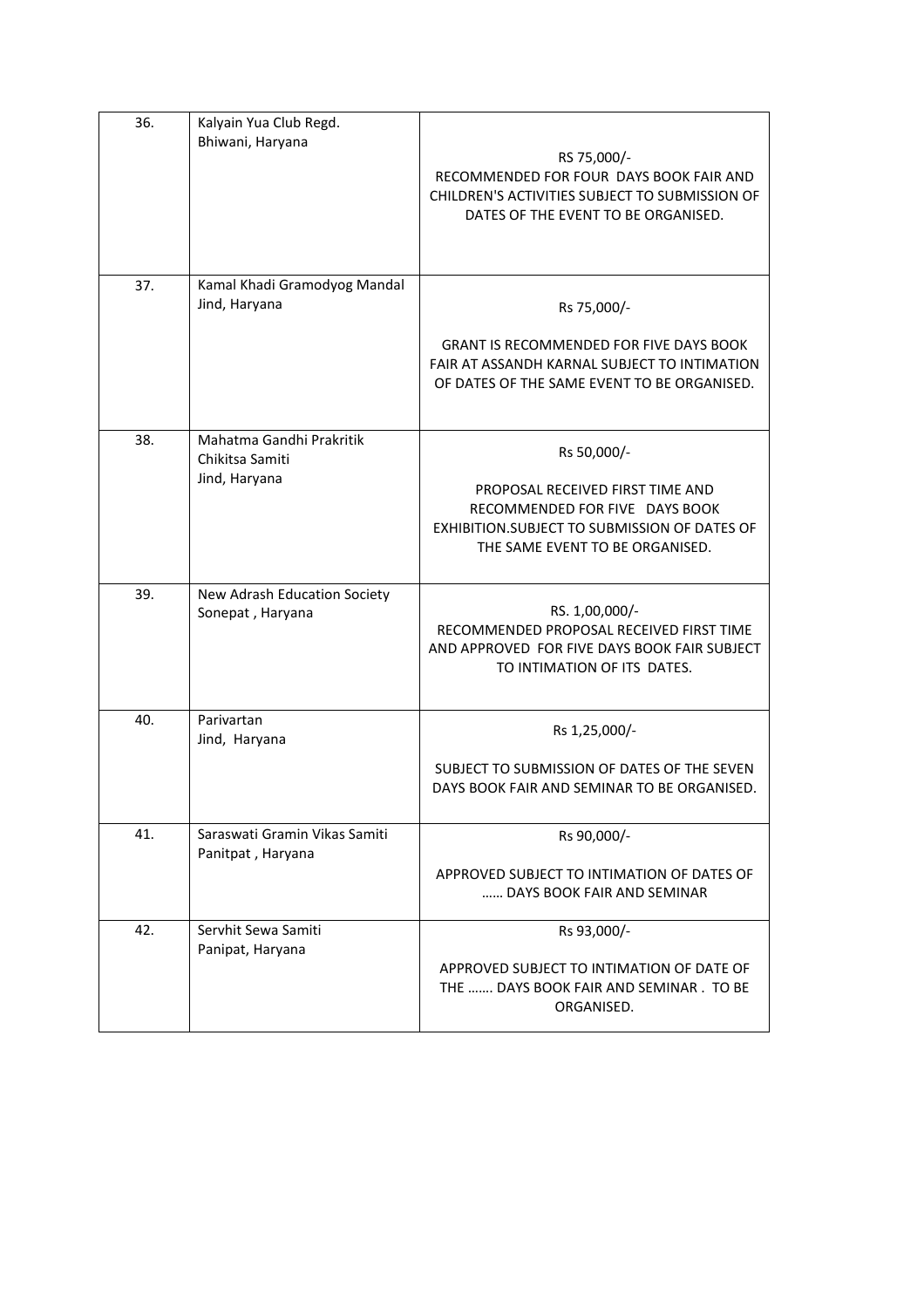| 43. | Society For Awareness, Welfare,<br><b>Education &amp; Rural Advancement</b><br>$(S.A.W.E.R.A)$ ,<br>Jind, Haryana | RS. 1,40,000/-<br>RECOMMENDED SUBJECT TO INTIMATION OF DATES<br>OF FIVE DAYS BOOK FAIR & SEMINAR TO BE<br>ORGANISED                                                               |
|-----|-------------------------------------------------------------------------------------------------------------------|-----------------------------------------------------------------------------------------------------------------------------------------------------------------------------------|
| 44. | Surbhi Jan Kalyan Samiti,<br>Jhajjar, Haryana                                                                     | RS 80,000/-<br>PROPOSAL RECOMMENDED FOR FIVE DAYS BOOK<br>EXHIBITION AND SEMINAR SUBJECT TO SUBMISSION<br>OF DATES OF THE EVENT TO BE ORGANISED.                                  |
| 45. | Yova Vikas Club,<br>Bhiwani, Haryana                                                                              | RS 1,50,000/-<br>RECOMMENDED SUBJECT TO INTIMATION OF DATE<br>OF FOUR DAYS BOOK FAIR AND SEMINAR TO BE<br>ORGANISED                                                               |
| 46. | Yuva Kranti Mission<br>Hisar, Haryana                                                                             | Rs 60,000/-<br>PROPOSAL RECEIVED FIRST TIME AND<br>RECOMMENDED FOR FOUR DAYS BOOK EXHIBITION<br>AND SEMINAR. SUBJECT TO SUBMISSION OF DATES<br>OF THE SAME EVENT TO BE ORGANISED. |
| 47. | People's Welfare Forum Srinagar,<br>Jammu & Kashmir                                                               | Rs.1,00,000/-<br>Proposal recommended for six days seminar-cum-<br>Book Fair subject to submission of dates of the<br>event to be organized                                       |
| 48. | S R Institute of Development<br>Srinagar- Jammu & Kashmir                                                         | Rs.75,000/-<br>recommended subject to submission of dates of six<br>days book fair & seminar to be organized                                                                      |
| 49. | Samaj Kalyan Vikas Seva Sadan<br>Shakrugarh Sahibganj,<br>Jharkhand                                               | RS 75,000/-<br>PROPOSAL RECEIVED FIRST TIME AND<br>RECOMMENDED FOR FIVE DAYS BOOK FAIR SUBJECT<br>TO SUBMISSION OF DATES OF THE EVENT TO BE<br>ORGANISED                          |
| 50. | Antharashtra Pusthakotsava<br>Samiti,<br>Kochi, Kerala                                                            | RS. 2,00,000/-<br>RECOMMENDED SUBJECT TO SUBMISION OF DATES<br>OF TEN DAYS BOOK FESTIVAL TO BE ORGANISED.                                                                         |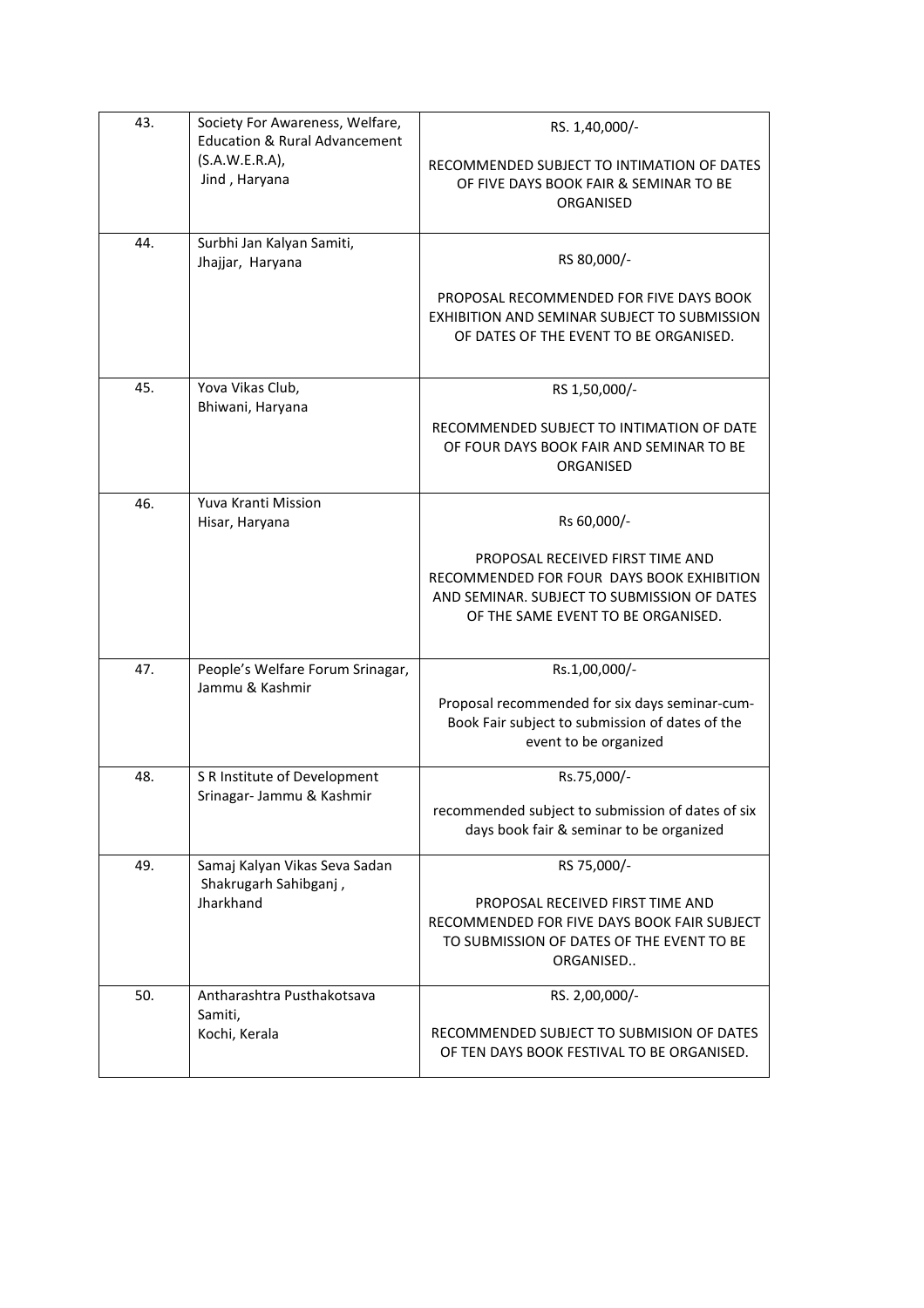| 51. | Alakh<br>Gwalior, Madhay Pradesh         | RS. 50,000/-                                                                                   |
|-----|------------------------------------------|------------------------------------------------------------------------------------------------|
|     |                                          | RECOMMENDED SUBJECT TO SETTLMENT OF                                                            |
|     |                                          | PREVIOUS GRANT OF Rs 50,000/- APPROVED                                                         |
|     |                                          | DURING THE LAST FINANCIAL YEAR.                                                                |
| 52. | <b>Centre For Resources</b>              | RS 75,000/-                                                                                    |
|     | <b>Development Studies</b>               |                                                                                                |
|     | Bhopal, Madhya Pradesh                   | PROPOSAL RECEIVED FIRST TIME AND<br>RECOMMENDED FOR SEVEN DAYS BOOKK FAIR.                     |
|     |                                          | SUBJECT TO INTIMATION OF DATES OF THE EVENT                                                    |
|     |                                          | TO BE ORGANISED.                                                                               |
| 53. | Dushyant Kumar Smarak                    |                                                                                                |
|     | Pandulipi Sangrahalaya                   | RS 1,00,000/-                                                                                  |
|     | Bhopal, Madhya Pradesh                   |                                                                                                |
|     |                                          | RECOMMENDED SUBJECT TO INTIMATION OF DATES<br>OF THE FIVE DAYS BOOK FAIR AND SEMINAR TO BE     |
|     |                                          | ORGANISED.                                                                                     |
|     |                                          |                                                                                                |
| 54. | Gramin Patrkarita Vikas Sansthan         |                                                                                                |
|     | Gwalior, Madhya Pradesh                  | Rs 50,000/-                                                                                    |
|     |                                          | PROPOSAL RECEIVED FIRST TIME AND                                                               |
|     |                                          | RECOMMENDED FOR FIVE DAYS BOOK FAIR AND                                                        |
|     |                                          | SEMINAR WITH CULTURAL PROGRAMME.SUBJECT<br>TO SUBMISSION OF DATES OF THE SAME EVENT TO         |
|     |                                          | <b>BE ORGANISED.</b>                                                                           |
|     |                                          |                                                                                                |
| 55. | Jai Sewa Sansthan                        | RS 50,000                                                                                      |
|     | Morena, Madhya Pradesh                   | PROPOSAL RECEIVED FIRST TIME AND                                                               |
|     |                                          | RECOMMENDED FOR FIVE DAYS SEMINAR-CUM-                                                         |
|     |                                          | <b>BOOK FAIR.SUBJECT TO INTIMATION OF DATES OF</b>                                             |
|     |                                          | EVENT TO BE ORGANISED.                                                                         |
| 56. | Kadambni Shiksha Avam Samaj              | Rs 75,000/-                                                                                    |
|     | Kalyan Seva Samiti                       |                                                                                                |
|     | Bhopal, Madhya Pradesh                   | RECOMMENDED FOR FIVE DAYS SEMINAR -CUM-<br><b>BOOK FAIR. SUBJECT TO SUBMISSION OF DATES OF</b> |
|     |                                          | THE SAME EVENT TO BE ORGANISED.                                                                |
|     |                                          |                                                                                                |
| 57. | Kalpna Mahila Avam Bal Kaliyan<br>Samiti | Rs 50,000/-                                                                                    |
|     | Mandsaur, Madhya Pradesh                 |                                                                                                |
|     |                                          | RECOMMENDED FOR FOUR DAYS SEMINAR -CUM-                                                        |
|     |                                          | BOOK FAIR. SUBJECT TO SUBMISSION OF DATES OF<br>THE SAME EVENT TO BE ORGANISED.                |
|     |                                          |                                                                                                |
|     |                                          |                                                                                                |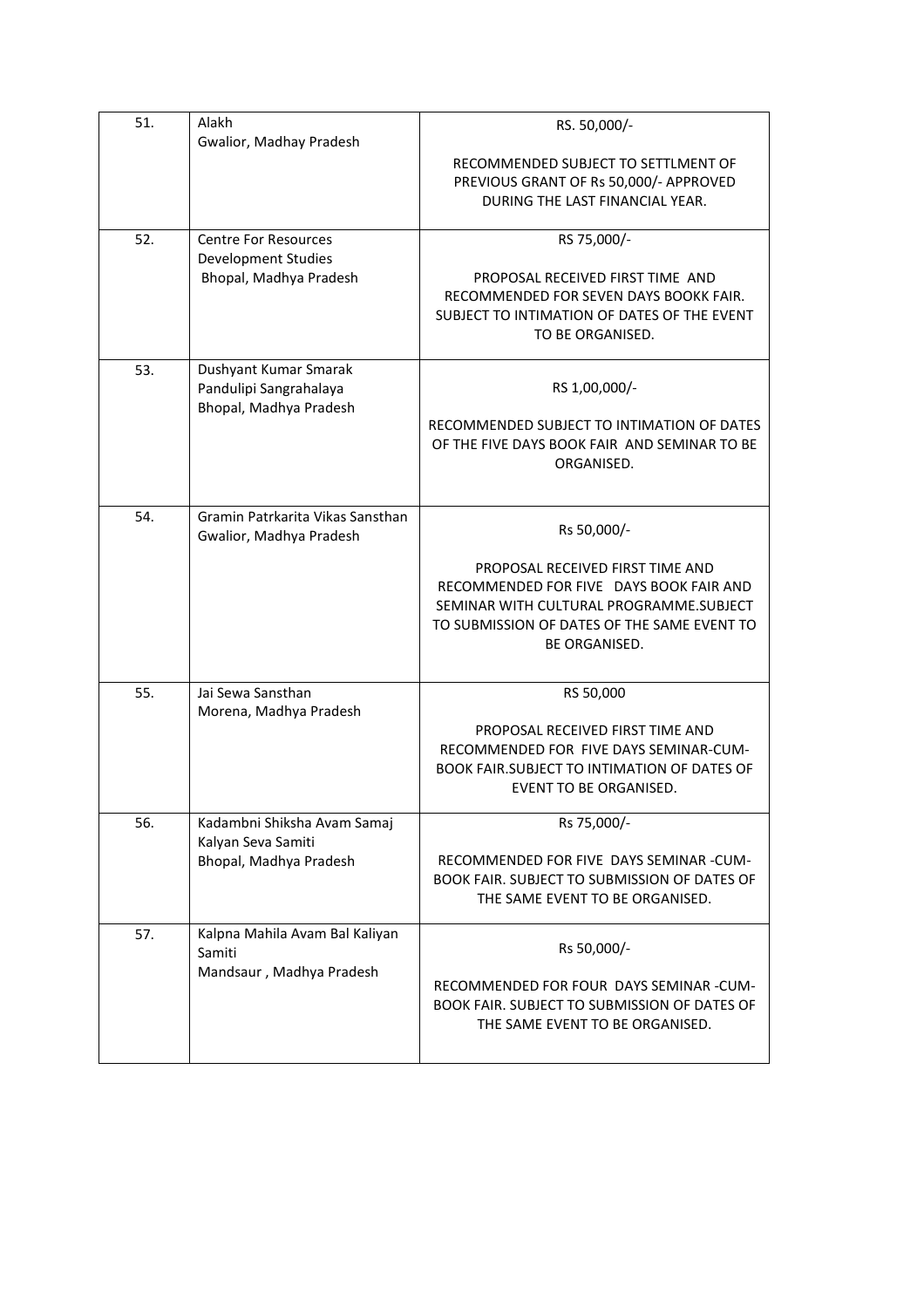| 58. | Ku. Gyatri Anusuchit Jaiti/Janjaiti<br>Kalyan Samiti<br>Sheopur, Madhya Pradesh       | Rs 75,000/-<br>RECOMMENDED FOR FIVE DAYS WORKSHOP -CUM-<br>BOOK FAIR. SUBJECT TO SUBMISSION OF DATES OF<br>THE SAME EVENT TO BE ORGANISED. |
|-----|---------------------------------------------------------------------------------------|--------------------------------------------------------------------------------------------------------------------------------------------|
| 59. | M.P. Prakratic Chikitisalaya Tatha<br>Mhavidyallaya Samiti<br>Gwalior, Madhya Pradesh | Rs 75,000/-<br>RECOMMENDED FOR SEVEN DAYS BOOK FAIR AND<br>SEMINAR. SUBJECT TO SUBMISSION OF DATES OF<br>THE SAME EVENT TO BE ORGANISED.   |
| 60. | Nav Udai Nari Utthan Samiti,<br>Bhopal, Madhya Pradesh                                | RS 1,00000/-<br>RECOMMENDED FOR FIVE DAYS BOOK FAIR<br>SUBJECT TO SUBMISSION OF DATES OF THE EVENT<br>TO BE ORGANISED.                     |
| 61. | Parashuram Samaj Kalyan<br>Shiksha Samiti<br>Gwalior, Madhya Pradesh                  | RS 75,000/-<br>RECOMMENDED FOR FIVE DAYS SEMINAR-CUM-<br>BOOK FAIR.SUBJECT TO INTIMATION OF DATES OF<br>EVENT TO BE ORGANISED.             |
| 62. | Prakhar Pragya Shiksha Prasar<br>Evam Samaj Kalyan Samiti<br>Sagar, Madhya Pradesh    | Rs 75,000/-<br>RECOMMENDED FOR TEN DAYS BOOK FAIR.<br>SUBJECT TO SUBMISSION OF DATES OF THE SAME<br>EVENT TO BE ORGANISED.                 |
| 63. | Priyanshi Shiksha Evam Samaj<br>Kalyan Samiti<br>Gwalior, Madhya Pradesh              | RS. 70,000/-<br>RECOMMENDED SUBJECT TO SUBMISSION OF<br>DATES OF THE FIVE DAYS BOOK FAIR AND SEMINAR<br>TO BE ORGANISED.                   |
| 64. | Pushpanjali Social Welfare<br>Society<br>Indore, Madhya Pradesh                       | Rs 75,000/-<br>RECOMMENDED FOR SEVEN DAYS BOOK FAIR.<br>SUBJECT TO SUBMISSION OF DATES OF THE SAME<br>EVENT TO BE ORGANISED.               |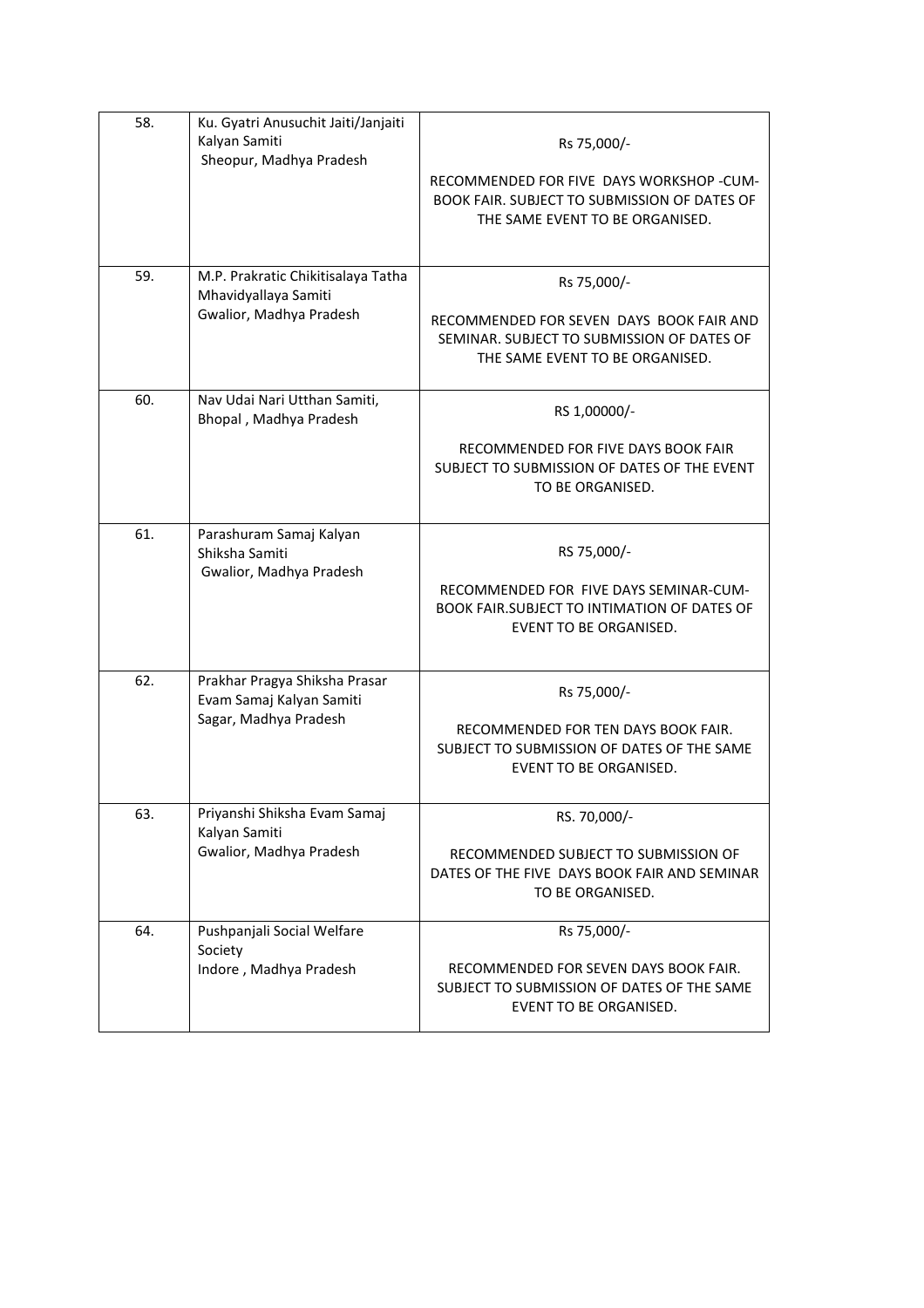| 65. | Raghvindra Shiksha Prasar Samiti<br>Ratlam, Madhya Pradesh                           | Rs 75,000/-                                                                                                                                                                   |
|-----|--------------------------------------------------------------------------------------|-------------------------------------------------------------------------------------------------------------------------------------------------------------------------------|
|     |                                                                                      | RECOMMENDED FOR SEVEN DAYS BOOK FAIR AND<br>SEMINAR.SUBJECT TO SUBMISSION OF DATES OF<br>THE SAME EVENT TO BE ORGANISED.                                                      |
| 66. | Rangkhoj Parishad<br>Sagar, Madhya Pradesh                                           | Rs 75,000/-                                                                                                                                                                   |
|     |                                                                                      | RECOMMENDED FOR SEVEN DAYS BOOK FAIR.<br>SUBJECT TO SUBMISSION OF DATES OF THE SAME<br>EVENT TO BE ORGANISED.                                                                 |
| 67. | Shri LaL Bhadur Shiksha Prasar<br>Samiti                                             | Rs 75,000/-                                                                                                                                                                   |
|     | Shivpuri, Madhya Pradesh                                                             | RECOMMENDED FOR SEVEN DAYS BOOK FAIR AND<br>SEMINAR. SUBJECT TO SUBMISSION OF DATES OF<br>THE SAME EVENT TO BE ORGANISED.                                                     |
| 68. | S-Pragya Siksha Mahila Prasar<br>Samiti,                                             | RS 75,000/-                                                                                                                                                                   |
|     | Datia, Madhya Pradesh                                                                | RECOMMENDED FOR FIVE DAYS WORKSHOP -CUM-<br>BOOK FAIR SUBJECT TO SUBMISSION OF DATES OF<br>THE EVENT TO BE ORGANISED.                                                         |
| 69. | Yuva Shakti,<br>Bhopal, Madhya Pradesh                                               | Rs 75,000/-<br>RECOMMENDED FOR SEVEN DAYS BOOK FAIR.<br>SUBJECT TO SUBMISSION OF DATES OF THE SAME<br>EVENT TO BE ORGANISED.                                                  |
| 70. | Rural Development Society<br>Tamenglong, Manipur                                     | RS 75,000/-<br>RECOMMENDED SUBJECT TO INTIMATION OF DATES<br>OF FIVE DAYS BOOK FAIR - CUM-SEMINAR. TO BE<br>ORGANISED                                                         |
| 71. | The Self Employed Tribals And<br>Backward Women's Association,<br>Manipur            | Rs 75,000/-<br>PROPOSAL RECEIVED FIRST TIME AND<br>RECOMMENDED FOR FIVE DAYS SEMINAR -CUM-<br>BOOK FAIR. SUBJECT TO SUBMISSION OF DATES OF<br>THE SAME EVENT TO BE ORGANISED. |
| 72. | Nagpur National Book Fair<br>C/o Navneet Publications (1)Ltd.<br>Nagpur, Maharashtra | Rs 3,00,000/-<br>RECOMMENDED SUBJECT TO INTIMATION OF THE<br>DATES OF THE ONE WEEK BOOK FAIR TO BE<br>ORGANISED.                                                              |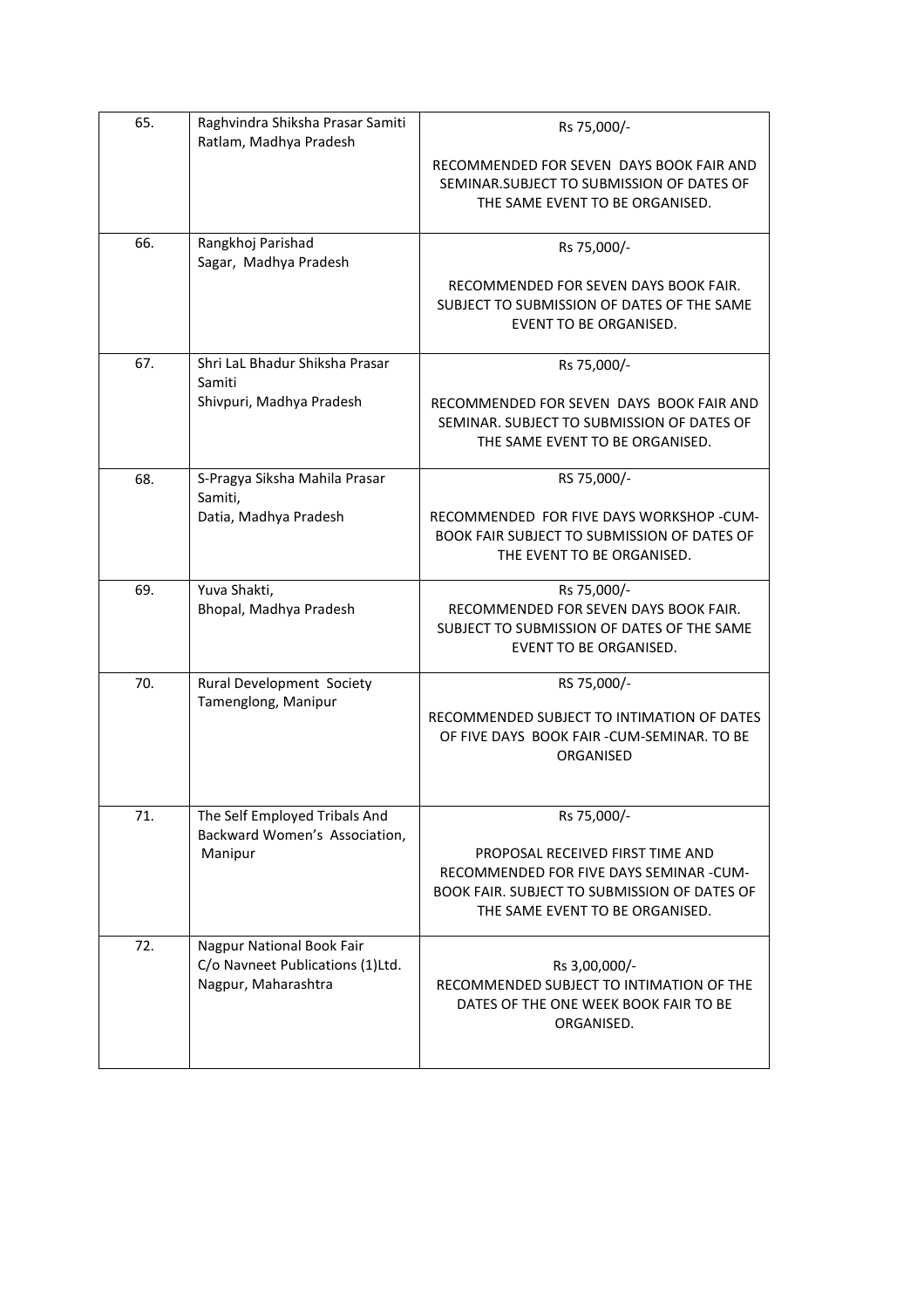| 73. | Bikalpa Bikash - Orissa                             | RS. 1,50,000/-                                                                            |
|-----|-----------------------------------------------------|-------------------------------------------------------------------------------------------|
|     | Angul, Orissa                                       | RECOMMENDED SUBJECT TO SUBMISSION OF                                                      |
|     |                                                     | DATES OF THE 6TH ANGUL DISTT. SEVEN                                                       |
|     |                                                     | DAYS/BOOK FAIR 2010-11.                                                                   |
| 74. | Aadarsh Navyuvak Mandal                             | RS 1,00,000/-                                                                             |
|     | Toonga                                              |                                                                                           |
|     | Jaipur, Rajasthan                                   | RECOMMENDED FOR FIVE DAYS EXHIBITION AND                                                  |
|     |                                                     | SEMINAR FOR SHIVE-BARNER. SUBJECT TO<br>INTIMATION OF DATES OF THE EVENT TO BE            |
|     |                                                     | ORGANISED.                                                                                |
| 75. | Adarsh Dron Vidya Mandir                            |                                                                                           |
|     | Sansthan,                                           | RS 1,20,000/-                                                                             |
|     | Dausa, Rajasthan                                    | RECOMMENDED SUBJECT TO INTIMATION OF DATE                                                 |
|     |                                                     | OF FIVE DAYS BOOK FAIR AND SEMINAR TO BE                                                  |
|     |                                                     | ORGANISED.                                                                                |
| 76. | <b>Bal Mandir Samiti</b>                            | RS 1,00,000/-                                                                             |
|     | Hanumangarh, Rajasthan                              | RECOMMENDED SUBJECT TO INTIMATION OF DATES                                                |
|     |                                                     | OF THE FOUR DAYS BOOK FAIR AND SEMINAR TO                                                 |
|     |                                                     | <b>BE ORGANISED.</b>                                                                      |
| 77. | Children Happy Home Sansthan,                       | RS 50,000/-                                                                               |
|     | Churu, Rajasthan                                    |                                                                                           |
|     |                                                     | RECOMMENDED FOR FOUR DAYS BOOK FAIR                                                       |
|     |                                                     | SUBJECT TO SUBMISSION OF DATES OF THE EVENT<br>TO BE ORGANISED.                           |
|     |                                                     |                                                                                           |
| 78. | Deep Vidya Mandir Samiti<br>(DVAS),                 | RS 75,000/-                                                                               |
|     | Dausa, Rajasthan                                    | RECOMMENDED FOR FIVE DAYS BOOK FAIR                                                       |
|     |                                                     | SUBJECT TO SUBMISSION OF DATES OF THE EVENT                                               |
|     |                                                     | TO BE ORGANISED.                                                                          |
| 79. | Ganga Sansthan                                      | RS 75,000/-                                                                               |
|     | Dausa, Rajasthan                                    |                                                                                           |
|     |                                                     | RECOMMENDED SUBJECT TO SUBMISSION OF DATE<br>OF THE FIVE DAYS BOOK FAIR AND SEMINAR TO BE |
|     |                                                     | ORGANISED.                                                                                |
|     |                                                     |                                                                                           |
| 80. | Mahila Evam Bal Vikash Sansthan<br>Churu, Rajasthan | RS 50,000/-                                                                               |
|     |                                                     | RECOMMENDED FOR FOUR DAYS BOOK FAIR                                                       |
|     |                                                     | SUBJECT TO SUBMISSION OF DATES OF THE EVENT                                               |
|     |                                                     | TO BE ORGANISED.                                                                          |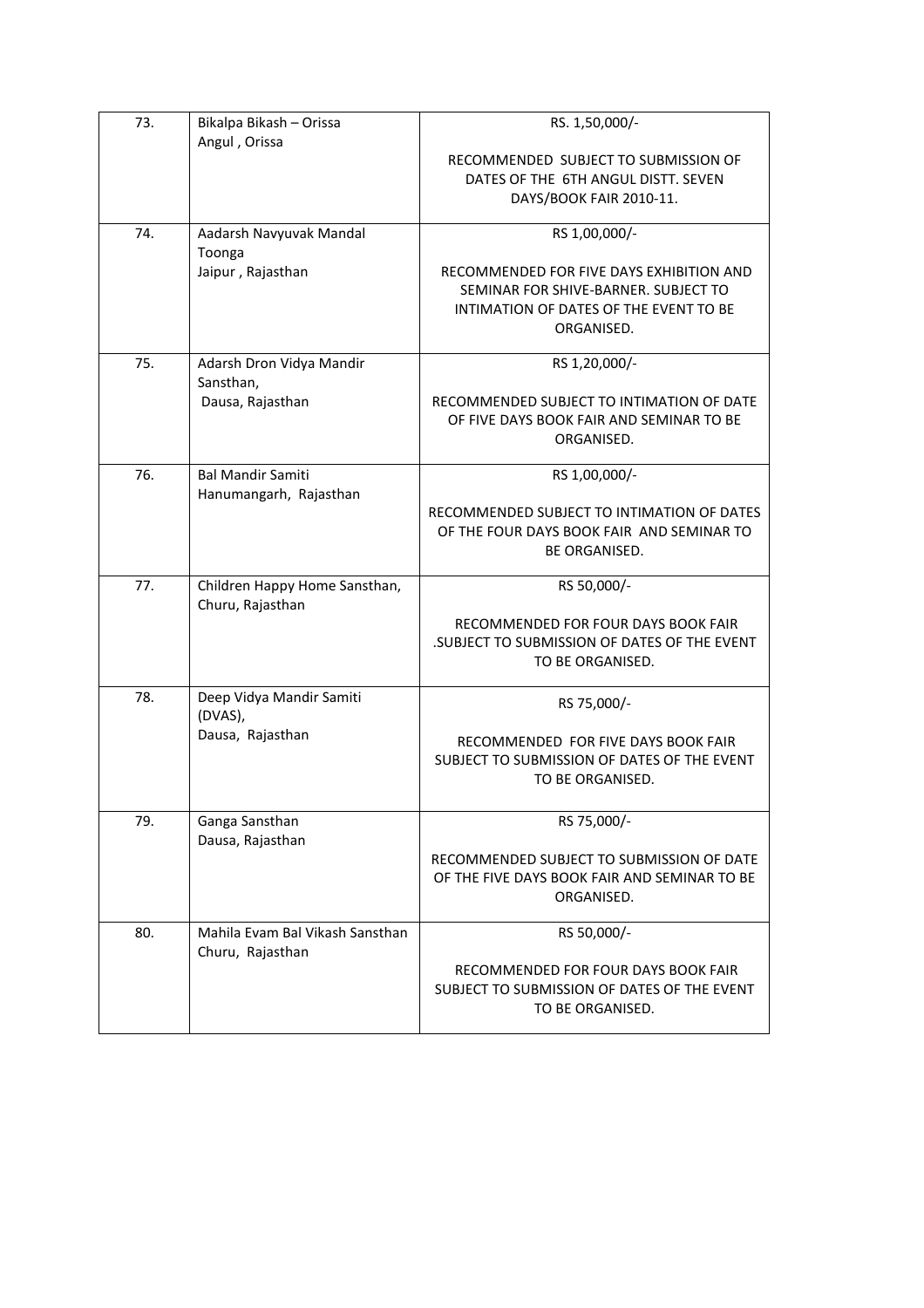| 81. | Manav Seva Samiti,<br>Jaipur, Rajasthan                   | RS 50,000/-                                                                                                                                                     |
|-----|-----------------------------------------------------------|-----------------------------------------------------------------------------------------------------------------------------------------------------------------|
|     |                                                           | RECOMMENDED FOR FIVE DAYS SEMINAR -CUM-<br>BOOK FAIR SUBJECT TO SUBMISSION OF DATES OF<br>THE EVENT TO BE ORGANISED.                                            |
| 82. | Sadhak Seva Sansthan,<br>Bhilwara, Rajasthan              | RS 75,000/-                                                                                                                                                     |
|     |                                                           | RECOMMENDED FOR FOUR DAYS SEMINAR-CUM-<br><b>BOOK FAIR, SUBJECT TO INTIMATION OF DATES OF</b><br><b>EVENT TO BE ORGANISED.</b>                                  |
| 83. | Adarsh Mahila Kalyan Shiksha<br>Sansthan                  | Rs 75,000/-                                                                                                                                                     |
|     | Allahabad, Uttar Pradesh                                  | RECOMMENDED SUBJECT TO INTIMATE DATES THE<br>EVENTS FOR FIVE DAYS SEMINAR-CUM-BOOK FAIR<br>TO BE ORGANISED                                                      |
| 84. | Ajay Gramudyog Sewa Samiti,<br>Firozabad, , Uttar Pradesh | RS 50,000/-                                                                                                                                                     |
|     |                                                           | PROPOSAL RECEIVED FIRST TIME AND<br>RECOMMENDED FOR FOUR DAYS BOOK EXHIBITION<br>SUBJECT TO SUBMISSION OF DATES OF THE EVENT<br>TO BE ORGANISED.                |
| 85. | Akhil Bhartiya Jagrook Nagrik<br>Samiti,                  | Rs 1,25,000/-                                                                                                                                                   |
|     | Lucknow, Uttar Pradesh                                    | RECOMMENDED SUBJECT TO INTIMATION OF DATES<br>OF THE FOUR DAYS BOOK FAIR TO BE ORGANISED.                                                                       |
| 86. | Akhil Bhartiya Jan Kalyan and<br>Seva Sangh,              | RS. 1,50,000/-                                                                                                                                                  |
|     | Mathura, Uttar Pradesh                                    | RECOMMENDED SUBJECT TO SUBMISSION OF<br>DATES SEVEN DAYS BOOK FAIR AND SEMINAR TO<br>BE ORGANISED.                                                              |
| 87. | Aman Mahila Vikas Samiti<br>Ram Pur, Uttar Pradesh        | Rs 75,000/-                                                                                                                                                     |
|     |                                                           | PROPOSAL RECEIVED FIRST TIME AND<br>RECOMMENDED FOR FIVE DAYS SEMINAR -CUM-<br>BOOK FAIR . SUBJECT TO SUBMISSION OF DATES OF<br>THE SAME EVENT TO BE ORGANISED. |
| 88. | Anandi Devi Jan Kalyan Shiksha<br>Samajuthan Samiti,      | RS 50,000/-                                                                                                                                                     |
|     | Mahamaya Nagar, Uttar Pradesh                             | PROPOSAL RECEIVED FIRST TIME AND<br>RECOMMENDED FOR FOUR DAYS BOOK EXHIBITION<br>SUBJECT TO SUBMISSION OF DATES OF THE EVENT<br>TO BE ORGANISED.                |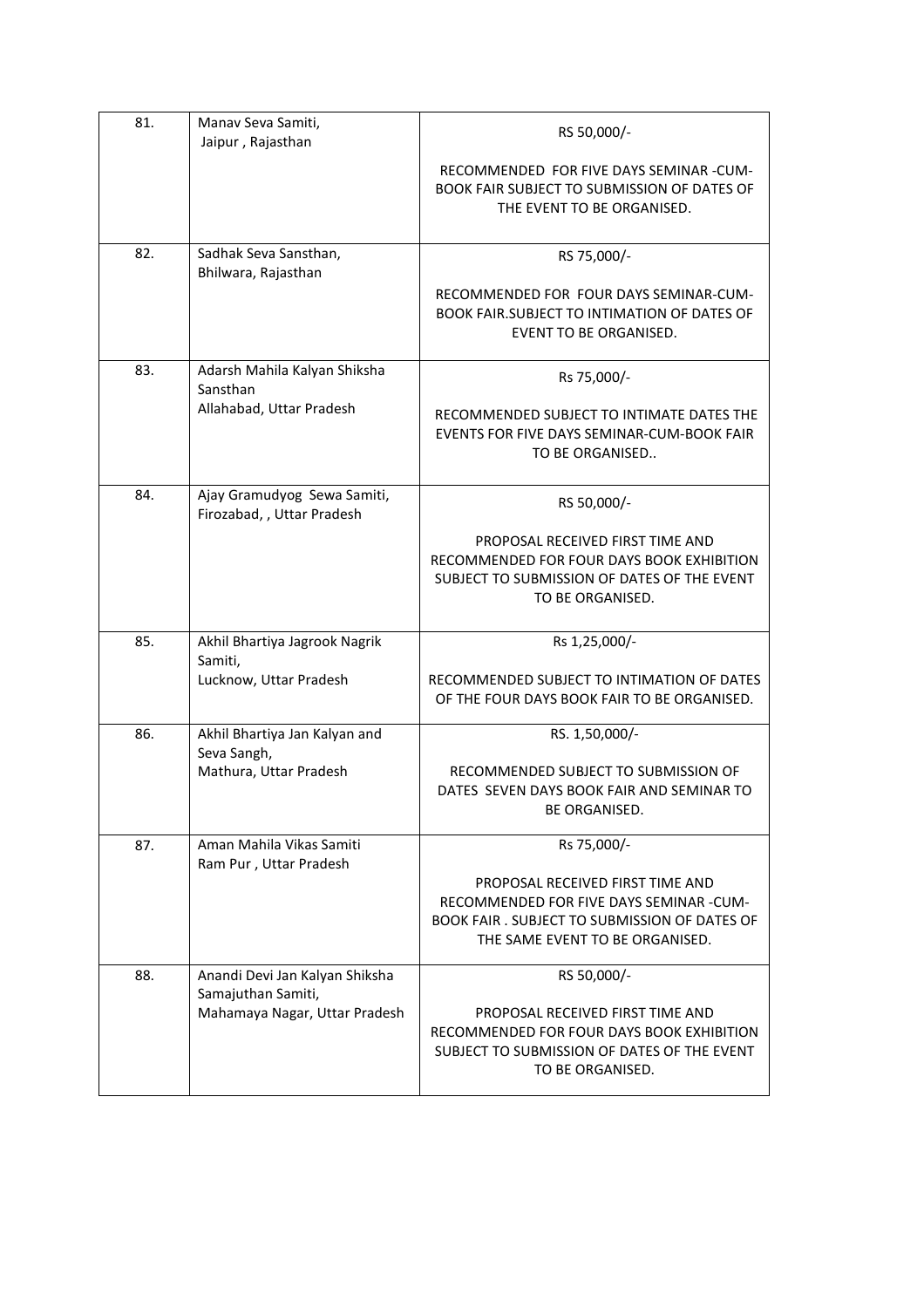| 89. | Ansh Vikas Evam Jankalyan Samiti<br>Dehradun, Uttar Pradesh | Rs 75,000/-                                   |
|-----|-------------------------------------------------------------|-----------------------------------------------|
|     |                                                             | PROPOSAL RECEIVED FIRST TIME AND              |
|     |                                                             | RECOMMENDED FOR SEVEN DAYS SEMINAR-CUM-       |
|     |                                                             | BOOK FAIR.SUBJECT TO SUBMISSION OF DATES OF   |
|     |                                                             | THE SAME EVENT TO BE ORGANISED.               |
|     |                                                             |                                               |
| 90. | Bharatyasi Seva Sansthan                                    | Rs 75,000/-                                   |
|     | Hathras, Uttar Pradesh                                      | PROPOSAL RECEIVED FIRST TIME AND              |
|     |                                                             | RECOMMENDED FOR FOUR DAYS BOOK EXHIBITION.    |
|     |                                                             | SUBJECT TO SUBMISSION OF DATES OF THE SAME    |
|     |                                                             | <b>EVENT TO BE ORGANISED.</b>                 |
|     |                                                             |                                               |
| 91. | Bhartiya Gramin Vikas Samiti                                | Rs 2,00,000/-                                 |
|     | (Regd.)                                                     |                                               |
|     | Hardoi, , Uttar Pradesh                                     | RECOMMENDED FOR 5 DAYS BOOK FAIR -CUM-        |
|     |                                                             | SEMINAR SUBJECT TO INTIMATION OF THE DATES    |
|     |                                                             | OF THE EVENT TO BE ORGANISED.                 |
| 92. | Brij Bhushan Memorial Society,                              | Rs 2,00,000/-                                 |
|     | Agra, Uttar Pradesh                                         |                                               |
|     |                                                             | RECOMMENDED FOR TEN DAYS BOOK FAIR.SUBJECT    |
|     |                                                             | TO SUBMISSION OF DATES OF THE SAME EVENT TO   |
|     |                                                             | <b>BE ORGANISED.</b>                          |
|     |                                                             |                                               |
| 93. | Care India<br>Lucknow, , Uttar Pradesh                      | Rs 75,000/-                                   |
|     |                                                             | RECOMMENDED FOR FOUR DAYS SEMINAR -CUM-       |
|     |                                                             | BOOK FAIR. SUBJECT TO SUBMISSION OF DATES OF  |
|     |                                                             | THE SAME EVENT TO BE ORGANISED.               |
|     |                                                             |                                               |
| 94. | Dr. Ambedkar Samiti<br>Mahamaya Nagar, Uttar Pradesh        | Rs 1,30,000/-                                 |
|     |                                                             | RECOMMENDED FOR FOUR DAYS BOOK                |
|     |                                                             | EXHIBITION. SUBJECT TO SUBMISSION OF DATES OF |
|     |                                                             | THE SAME EVENT TO BE ORGANISED.               |
|     |                                                             |                                               |
| 95. | Dr. Khursheed Jahan Girl And                                | Rs 75,000/-                                   |
|     | Boys Inter College Samiti<br>Lucknow, Uttar Pradesh         | PROPOSAL RECEIVED FIRST TIME AND              |
|     |                                                             | RECOMMENDED FOR EIGHT DAYS BOOK               |
|     |                                                             | FAIR.SUBJECT TO SUBMISSION OF DATES OF THE    |
|     |                                                             | SAME EVENT TO BE ORGANISED.                   |
|     |                                                             |                                               |
| 96. | <b>Fatima Basheer Foundation</b>                            | RS 1,00,000/-                                 |
|     | Society                                                     | RECOMMENDED SUBJECT TO SUBMISSION OF          |
|     | Bhadohi, Uttar Pradesh                                      | DATES OF THE FIVE DAYS SEMINAR CUM BOOK FAIR  |
|     |                                                             | TO BE ORGANISED.                              |
|     |                                                             |                                               |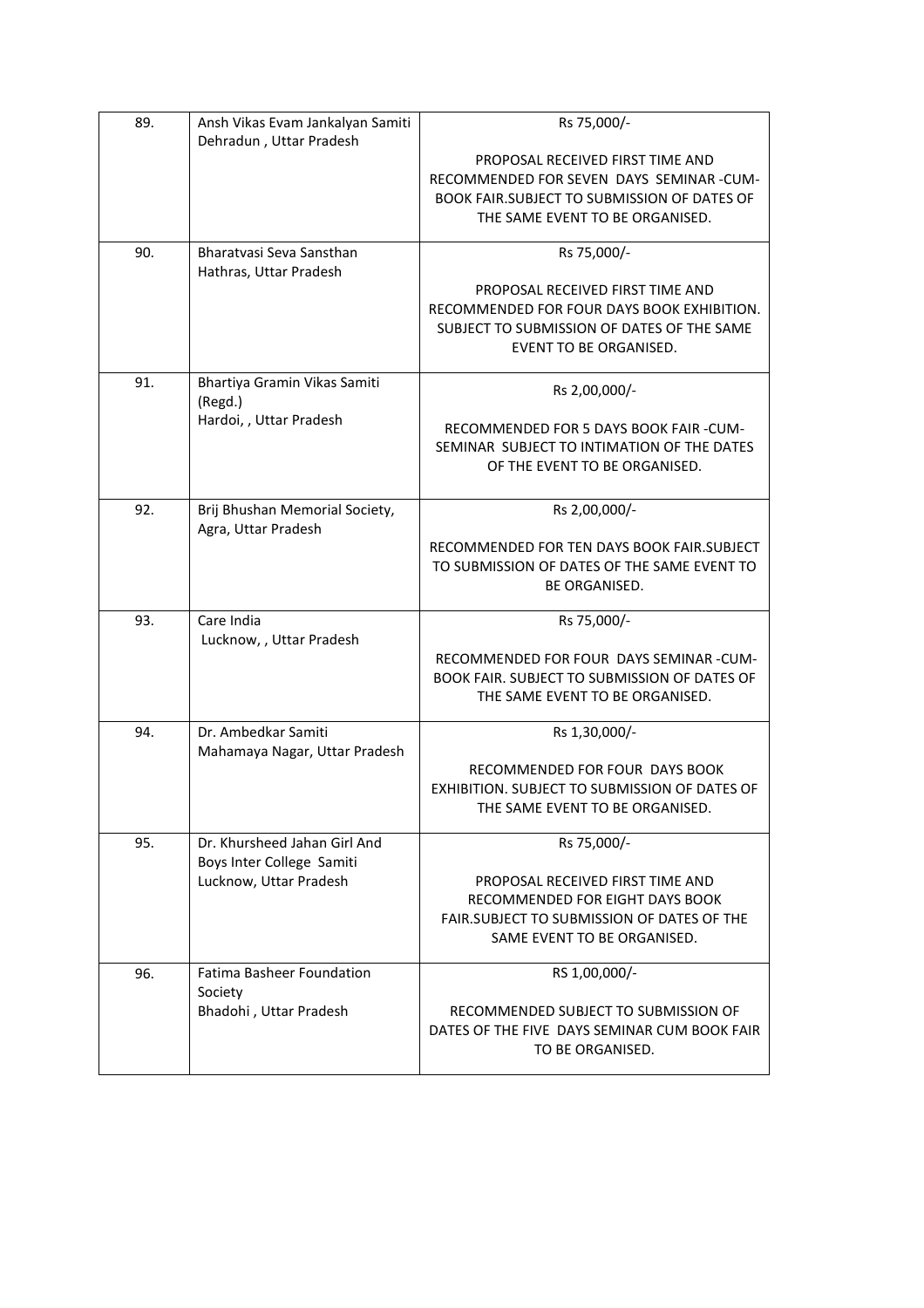| 97.  | Gyansarover Shiksha Evam Jan<br>Kalyan Samiti            | Rs 75,000/-                                                                              |
|------|----------------------------------------------------------|------------------------------------------------------------------------------------------|
|      | Lucknow, Uttar Pradesh                                   | PROPOSAL RECEIVED FIRST TIME AND                                                         |
|      |                                                          | RECOMMENDED FOR FOUR DAYS SEMINAR -CUM-                                                  |
|      |                                                          | BOOK FAIR. SUBJECT TO SUBMISSION OF DATES OF                                             |
|      |                                                          | THE SAME EVENT TO BE ORGANISED.                                                          |
| 98.  | Hari Gramadyog Sansthan                                  | 1,70,000/-                                                                               |
|      | Aligarh, Uttar Pradesh                                   |                                                                                          |
|      |                                                          | RECOMMENDED SUBJECT TO SUBMISSION OF                                                     |
|      |                                                          | UTILIZATION CERTIFICATES OF PREVIOUS GRANT<br>RELEASED DURING THE YEAR 2009-10.          |
|      |                                                          |                                                                                          |
| 99.  | Jagriti Mahila Sewa Sansthan<br>Allahabad, Uttar Pradesh | RS 1,00,000/-                                                                            |
|      |                                                          | RECOMMENDED FOR TEN DAYS BOOK FAIR AT                                                    |
|      |                                                          | MIRZAPUR SUBJECT TO SUBMISSION OF DATES OF                                               |
|      |                                                          | THE SAME EVENTS.                                                                         |
| 100. | Jagriti Seva Samiti                                      |                                                                                          |
|      | Gazipur, Uttar Pradesh                                   | Rs 75,000/-                                                                              |
|      |                                                          |                                                                                          |
|      |                                                          | RECOMMENDED SUBJECT TO SUBMISSION OF                                                     |
|      |                                                          | DATES OF TWO DAYS SEMINAR ON BOOK<br>PROMOTIONAL ACTIVITIES TO BE ORGANISED.             |
|      |                                                          |                                                                                          |
|      |                                                          |                                                                                          |
| 101. |                                                          | RS. 75,000/-                                                                             |
|      | JAGRITI,<br>Sultanpur, Uttar Pradesh                     |                                                                                          |
|      |                                                          | RECOMMENDED SUBJECT TO INTIMATION OF DATES<br>OF THE FIVE DAYS BOOK FAIR TO BE ORGANISED |
|      |                                                          |                                                                                          |
| 102. | Jan Sewa Sansthan                                        | Rs 75,000/-                                                                              |
|      | Lucknow, Uttar Pradesh                                   |                                                                                          |
|      |                                                          | PROPOSAL RECEIVED FIRST TIME AND<br>RECOMMENDED FORFOUR DAYS SEMINAR-CUM-                |
|      |                                                          | BOOK FAIR. SUBJECT TO SUBMISSION OF DATES OF                                             |
|      |                                                          | THE SAME EVENT TO BE ORGANISED.                                                          |
|      |                                                          |                                                                                          |
| 103. | Mamta Vikas Samiti                                       | RS 50,000/-                                                                              |
|      | Lucknow, Uttar Pradesh                                   | PROPOSAL RECEIVED FIRST TIME AND                                                         |
|      |                                                          | RECOMMENDED SUBJECT TO SUBMISSION OF                                                     |
|      |                                                          | DATES OF FOUR DAYS SEMINAR - CUM-BOOK FAIR                                               |
|      |                                                          | TO BE ORGANISED.                                                                         |
|      |                                                          |                                                                                          |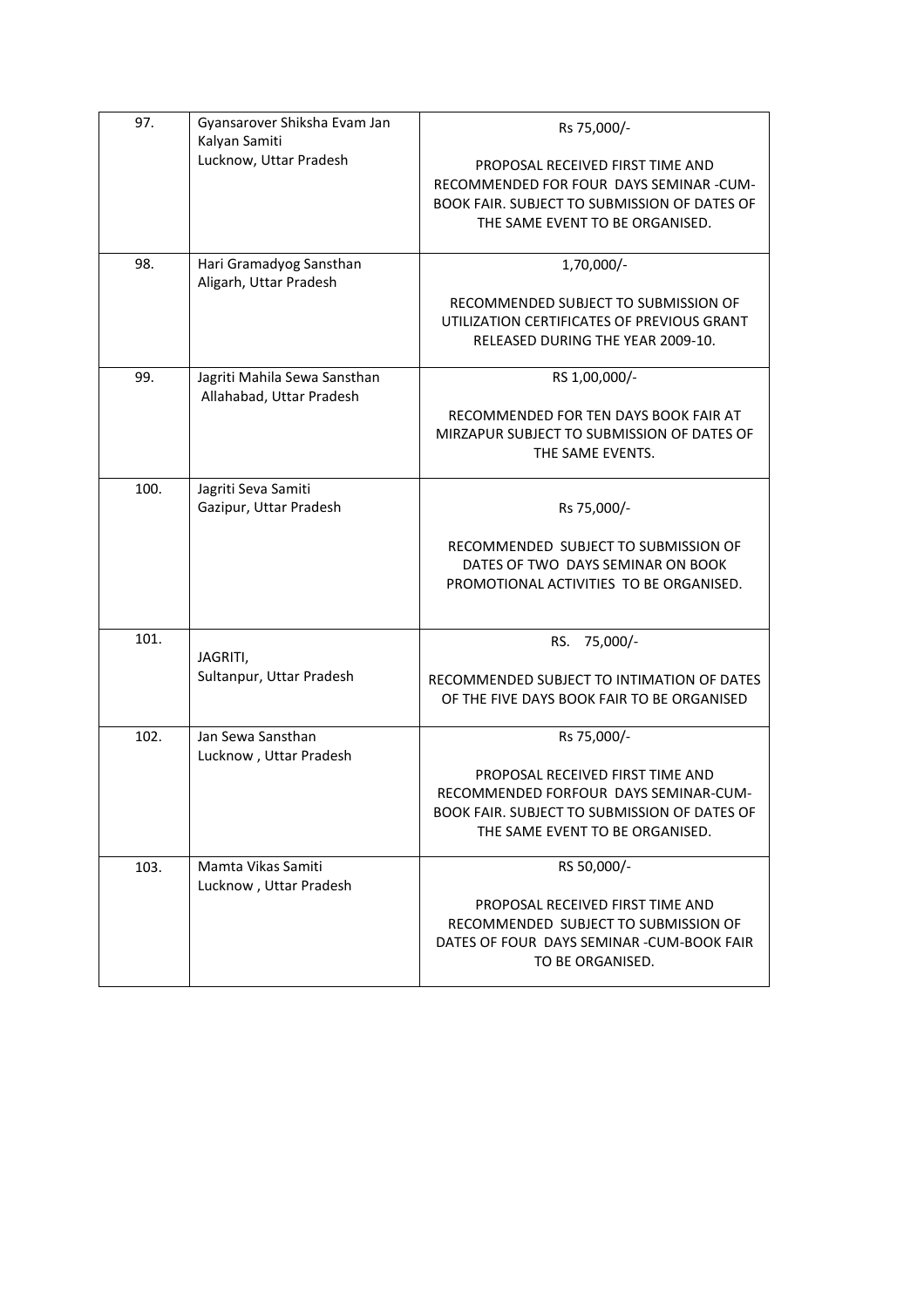| 104. | Manav Gramotthan Jan Kalyan<br>Sansthan                | Rs 75,000/-                                                                                                                                                                          |
|------|--------------------------------------------------------|--------------------------------------------------------------------------------------------------------------------------------------------------------------------------------------|
|      | Balrampur, Uttar Pradesh                               | PROPOSAL RECEIVED FIRST TIME AND<br>RECOMMENDED FOR FOUR DAYS SEMINAR-CUM-<br><b>BOOK FAIR AT BALRAMPUR. SUBJECT TO</b><br>SUBMISSION OF DATES OF THE SAME EVENT TO BE<br>ORGANISED. |
| 105. | Manav Seva Samaj,<br>Ghaziabad, Uttar Pradesh          | Rs 1,50,000/-                                                                                                                                                                        |
|      |                                                        | RECOMMENDED SUBJECT TO SUBMISSION OF<br>DATES OF FOUR DAYS BOOK FAIR AT NABHA,<br>PUNJAB.                                                                                            |
| 106. | Matree Shakti Sewa Sansthan<br>Varanasi, Uttar Pradesh | Rs 75,000/-                                                                                                                                                                          |
|      |                                                        | PROPOSAL RECEIVED FIRST TIME AND<br>RECOMMENDED FOR FIVE DAYS BOOK FAIR AND<br>SEMINAR. SUBJECT TO SUBMISSION OF DATES OF<br>THE SAME EVENT TO BE ORGANISED.                         |
| 107. | <b>Mother Teresa Manay Sewa</b><br>Samiti              | Rs 75,000/-                                                                                                                                                                          |
|      | Lucknow, Uttar Pradesh                                 | PROPOSAL RECEIVED FIRST TIME AND<br>RECOMMENDED FOR TEN DAYS BOOK FAIR.<br>SUBJECT TO SUBMISSION OF DATES OF THE SAME<br>EVENT TO BE ORGANISED.                                      |
| 108. | National Charitable Welfare<br>Society                 | Rs 75,000                                                                                                                                                                            |
|      | Pratapgarh, Uttar Pradesh                              | PROPOSAL RECEIVED FIRST TIME AND<br>RECOMMENDED FOR TEN DAYS BOOK FAIR.<br>SUBJECT TO SUBMISSION OF DATES OF THE EVENT<br>AND REVELUDATED CERTIFICATE OF REGISTRATION.               |
| 109. | Nisharg<br>Jaunpur, Uttar Pradesh                      | Rs 75,000/-                                                                                                                                                                          |
|      |                                                        | RECOMMENDED FOR FIVE DAYS BOOK FAIR.<br>SUBJECT TO SUBMISSION OF DATES OF THE SAME<br><b>EVENT TO BE ORGANISED.</b>                                                                  |
| 110. | Omega Sansthan<br>Allahabad, Uttar Pradesh             | Rs 75,000/-                                                                                                                                                                          |
|      |                                                        | RECOMMENDED FOR FOUR DAYS SEMINAR -CUM-<br>BOOK FAIR . SUBJECT TO SUBMISSION OF DATES OF<br>THE SAME EVENT TO BE ORGANISED.                                                          |
| 111. | Pioneer Foundation<br>Lucknow, Uttar Pradesh           | Rs 75,000/-                                                                                                                                                                          |
|      |                                                        | RECOMMENDED FOR FOUR DAYS SEMINAR-CUM-<br><b>BOOK FAIR. SUBJECT TO SUBMISSION OF DATES OF</b>                                                                                        |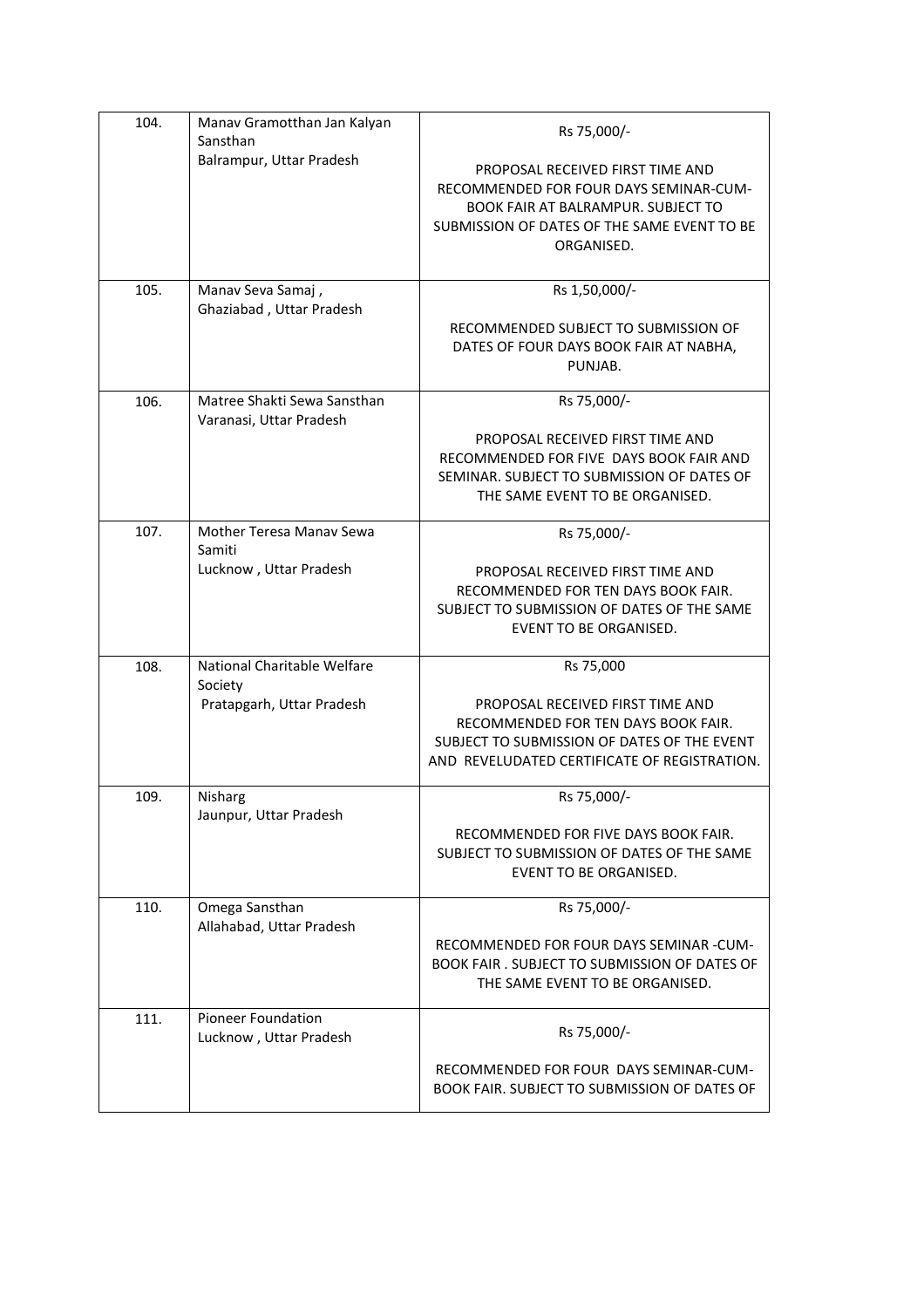|      |                                                                            | THE SAME EVENT TO BE ORGANISED.                                                                                                          |
|------|----------------------------------------------------------------------------|------------------------------------------------------------------------------------------------------------------------------------------|
| 112. | Prag Sarvodaya Samiti<br>Jaunpur, Uttar Pradesh                            | Rs 2,20,000/-<br>RECOMMENDED SUBJECT TO SUBMISSION OF<br>SEVEN DAYS BOOK FAIR TO BE ORGANISED.                                           |
| 113. | Pragati Paryavaran Sanrakshan<br>Samiti<br>Jaunpur, Uttar Pradesh          | RS 1,00,000/-<br>RECOMMENDED FOR TEN DAYS BOOK FAIR.<br>SUBJECT TO SUBMISSION OF DATES OF THE SAME<br><b>EVENT TO BE ORGANISED.</b>      |
| 114. | Pragati Pathgamini<br>Lucknow, Uttar Pradesh                               | Rs 75,000/-<br>APPROVED SUBJECT TO SUBMISSION OF DATES OF<br>SEVEN DAYS BOOK EXHIBITION AND WORKSHOP TO<br><b>BE ORGANISED.</b>          |
| 115. | Prerna Samajik Sanskritik Evam<br>Sahityik Samiti<br>Budaun, Uttar Pradesh | Rs 2,00,000/-<br>RECOMMENDED SUBJECT TO INTIMATION OF DATES<br>OF THE SIX DAYS BOOK FAIR & SEMINAR TO BE<br>ORGANISED.                   |
| 116. | Purvanchal Social Development<br>Society<br>Gazipur, Uttar Pradesh         | RS 75,000/-<br>RECOMMENDED SUBJECT TO SUBMISSION OF<br>DATES OF THE SEVEN DAYS FAIR TO BE ORGANISED.                                     |
| 117. | Pushpanjali Manav Sewa<br>Sansthan<br>Allahabad, Uttar Pradesh             | Rs 1,50,000/-<br>RECOMMENDED SUBJECT TO SUBMISSION OF<br>DATES FOR FIVE DAYS BOOK FAIR -CUM-SEMINAR<br>TO BE ORGANISED.                  |
| 118. | Rashtriya Vikas Sansthan (RVS)<br>Lucknow, Uttar Pradesh                   | Rs 75,000/-<br>RECOMMENDED FOR FIVE DAYS SEMINAR-CUM-<br>BOOK FAIR. SUBJECT TO SUBMISSION OF DATES OF<br>THE SAME EVENT TO BE ORGANISED. |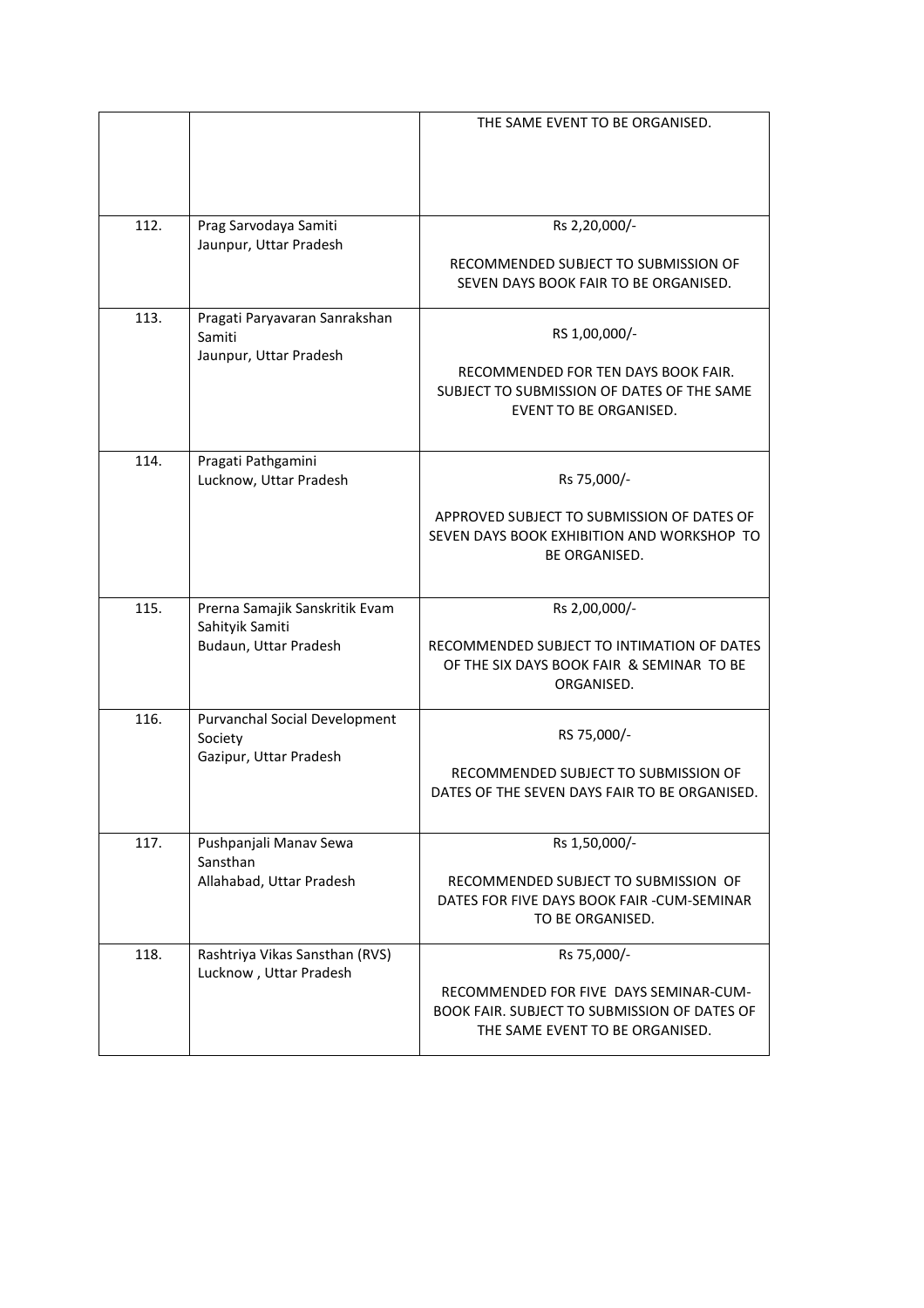| 119. | Saheed Bhagat Singh Sewa<br>Sansthan,                       | Rs 70,000/-                                                                                                                                      |
|------|-------------------------------------------------------------|--------------------------------------------------------------------------------------------------------------------------------------------------|
|      | Ambedkar Nagar, Uttar Pradesh                               | RECOMMENDED FOR FOUR DAYS SEMINAR-CUM-<br>BOOK FAIR. SUBJECT TO SUBMISSION OF DATES OF<br>THE SAME EVENT TO BE ORGANISED.                        |
| 120. | Samaj Kalyan Sansthan                                       | Rs 75,000/-                                                                                                                                      |
|      | Firozabad, Uttar Pradesh                                    | RECOMMENDED FOR SEVEN DAYS BOOK FAIR AND<br>SEMINAR - CUM- WORKSHOP. SUBJECT TO<br>SUBMISSION OF DATES OF THE SAME EVENT.                        |
| 121. | Saraswati Gramin Vikas Sanshtha<br>Sharanpur, Uttar Pradesh | Rs 75,000/-                                                                                                                                      |
|      |                                                             | RECOMMENDED FOR FIVE DAYS SEMINAR -CUM-<br>BOOK FAIR. SUBJECT TO SUBMISSION OF DATES OF<br>THE SAME EVENT TO BE ORGANISED.                       |
| 122. | Sarv Sukhai Ujjawal Gramodyog<br>Sewa Sansthan              | Rs 75,000/-                                                                                                                                      |
|      | Basti, Uttar Pradesh                                        | RECOMMENDED FOR SEVEN DAYS BOOK<br>EXHIBITION. SUBJECT TO SUBMISSION OF DATES OF<br>THE SAME EVENT TO BE ORGANISED.                              |
| 123. | Sarvodaya Gramin Sewa Sansthan<br>Mainpuri, Uttar Pradesh   | RS 75,000/-                                                                                                                                      |
|      |                                                             | SUBJECT TO SUBMISSION OF DATES OF THE FOUR<br>DAYS BOOK FAIR & SEMINAR TO BE ORGANISED.                                                          |
| 124. | Satya Samarpan,<br>Lucknow, Uttar Pradesh                   | RS 1,00000/-                                                                                                                                     |
|      |                                                             | RECOMMENDED FOR FIVE DAYS BOOK FAIR AND<br>SEMINAR SUBJECT TO SUBMISSION OF DATES OF<br>THE EVENT TO BE ORGANISED.                               |
| 125. | Shanti Sewa Sansthan<br>Lucknow, Uttar Pradesh              | Rs 75,000/-                                                                                                                                      |
|      |                                                             | RECOMMENDED FOR FOUR DAYS BOOK FAIR.<br>SUBJECT TO SUBMISSION OF DATES OF THE SAME<br>EVENT TO BE ORGANISED.                                     |
| 126. | Shanti Shikhshik Evam Samajik<br>Kalyan Sansthan            | RS. 1,25,000                                                                                                                                     |
|      | Lucknow, Uttar Pradesh                                      | RECOMMENDED SUBJECT TO INTIMATION OF FIVE<br>DAYS BOOK FAIR<br>TO BE ORGANISED                                                                   |
| 127. | Shilp Shri Mahila Sewa Samiti,<br>Lucknow, Uttar Pradesh    | Rs 70,000/-                                                                                                                                      |
|      |                                                             | RECOMMENDED FOR FIVE DAYS SEMINAR-CUM-<br><b>BOOK FAIR AT BARABANKI. SUBJECT TO</b><br>SUBMISSION OF DATES OF THE SAME EVENT TO BE<br>ORGANISED. |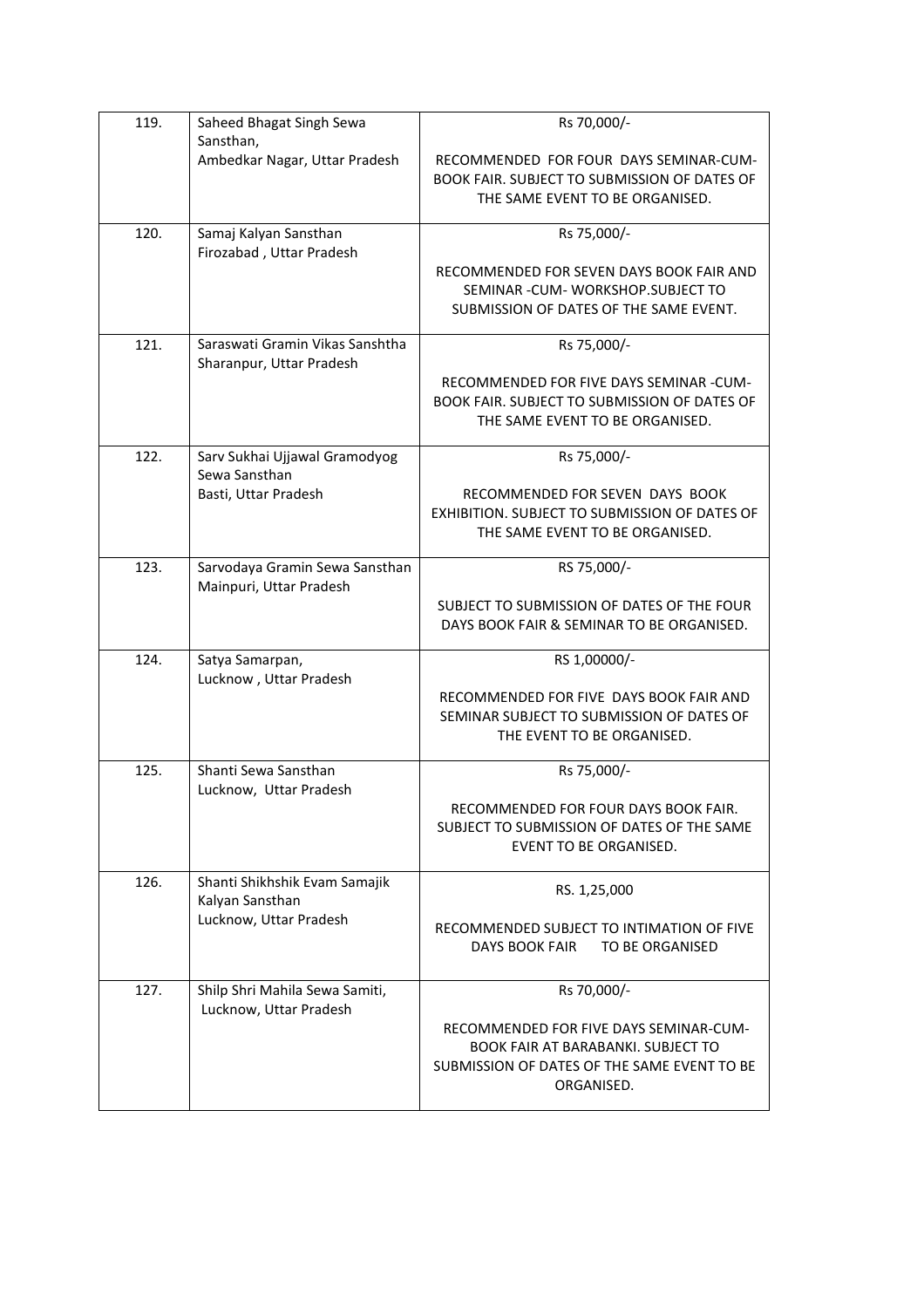| 128. | Shiva Audhyogik Vikas Sewa                               | RS 50,000/-                                                                                                                 |
|------|----------------------------------------------------------|-----------------------------------------------------------------------------------------------------------------------------|
|      | Sansthan,                                                |                                                                                                                             |
|      | Gorakhpur, Uttar Pradesh                                 | RECOMMENDED FOR FOUR DAYS SEMINAR -CUM-<br>BOOK FAIR SUBJECT TO SUBMISSION OF DATES OF<br>THE EVENT TO BE ORGANISED.        |
|      |                                                          |                                                                                                                             |
| 129. | Shri Bhola Nath Sewa Sansthan<br>Gonda, Uttar Pradesh    | RS 75,000/-                                                                                                                 |
|      |                                                          | RECOMMENDED SUBJECT TO SUBMISSION OF<br>DATES OF EIGHT DAYS BOOK FAIR TO BE<br>ORGANISED.                                   |
| 130. | Shrishti Sewa Sansthan<br>Lucknow, Uttar Pradesh         | Rs 75,000/-                                                                                                                 |
|      |                                                          | RECOMMENDED SUBJECT TO INTIMATION OF<br>DATES OF THE EVENT TO BE ORGANISED.                                                 |
| 131. | Shrishti Vikas Avam Anusandhan<br>Sansthan               | RS 1,00,000/-                                                                                                               |
|      | Allahabad, Uttar Pradesh                                 | RECOMMENDED SUBJECT TO INTIMATION OF DATES<br>OF ORGANISING TEN DAYS BOOK FAIR.- CUM -<br>SEMINAR.                          |
| 132. | Smt. Moolraji Devi Shiksha<br>Samiti                     | Rs 75,000/-                                                                                                                 |
|      | Basti, Uttar Pradesh                                     | RECOMMENDED FOR SEVEN DAYS BOOK FAIR.<br>SUBJECT TO SUBMISSION OF DATES OF THE SAME<br><b>EVENT TO BE ORGANISED.</b>        |
| 133. | Snehi Mahila Kalyan Avam                                 | Rs 75,000/-                                                                                                                 |
|      | <b>Utthen Samiti</b><br>Kanpur, Uttar Pradesh            | RECOMMENDED FOR SEVEN DAYS SEMINAR -CUM-<br>BOOK FAIR. SUBJECT TO SUBMISSION OF DATES OF<br>THE SAME EVENT TO BE ORGANISED. |
| 134. | Social Development Alternative<br>Auraiya, Uttar Pradesh | Rs 75,000/-                                                                                                                 |
|      |                                                          | RECOMMENDED FOR SEVEN DAYS BOOK<br>EXHIBITION, SUBJECT TO SUBMISSION OF DATES OF<br>THE SAME EVENT TO BE ORGANISED.         |
| 135. | Soni Gramoudyog Sewa Samiti,<br>Mainpuri, Uttar Pradesh  | RS 1,30,000/-                                                                                                               |
|      |                                                          | RECOMMENDED SUBJECT TO INTIMATION OF DATES<br>OF THE FOUR DAYS BOOK FAIR AND SEMINAR TO BE<br>ORGANISED.                    |
| 136. | Sri Nath Education And Welfare<br>Society,               | RS 75,000/-                                                                                                                 |
|      | Faizabad, Uttar Pradesh                                  | RECOMMENDED FOR FIVE DAYS BOOK FAIR AND<br>SEMINAR SUBJECT TO SUBMISSION OF DATES OF<br>THE EVENT TO BE ORGANISED.          |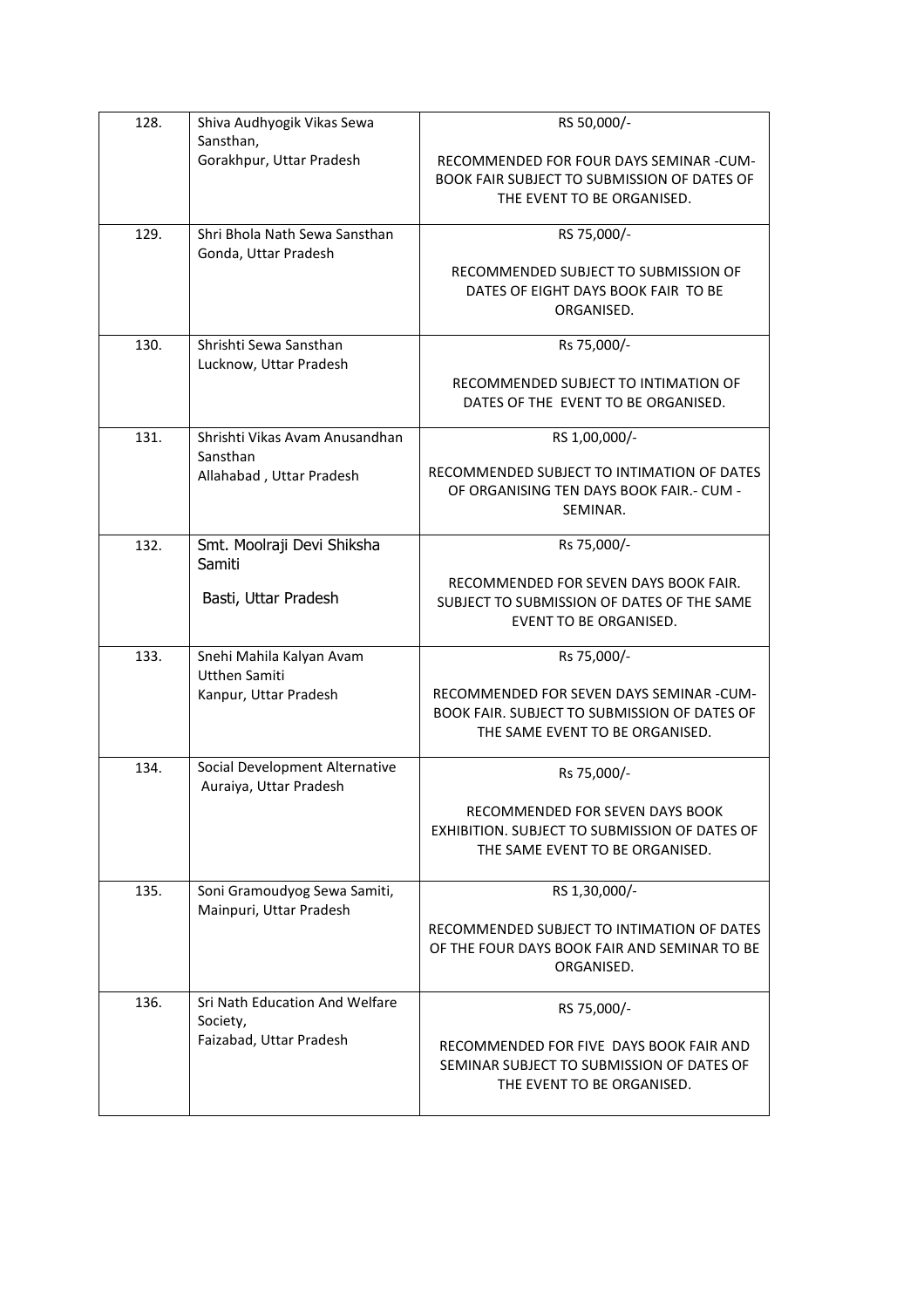| 137. | Surya Vikas Samiti<br>Lucknow, Uttar Pradesh               | Rs 75,000/-                                                                              |
|------|------------------------------------------------------------|------------------------------------------------------------------------------------------|
|      |                                                            | RECOMMENDED FOR EIGHT DAYS BOOK FAIR AND                                                 |
|      |                                                            | SEMINAR. SUBJECT TO SUBMISSION OF DATES OF                                               |
|      |                                                            | THE SAME EVENT TO BE ORGANISED.                                                          |
| 138. | Taggore Bal Gramodyog Samiti<br>Bulandshahr, Uttar Pradesh | Rs 1,40,000/-                                                                            |
|      |                                                            | RECOMMENDATION SUBJECT TO SUBMISSION OF                                                  |
|      |                                                            | DATES OF THE SEVEN DAYS BOOK FAIR AND<br>SEMINAR TO BE ORGANISED.                        |
|      |                                                            |                                                                                          |
| 139. | Udyaniki Krishi Anusandhan<br>Samiti                       | RS 50,000/-                                                                              |
|      | Lucknow, Uttar Pradesh                                     | FIRST TIME PROPOSAL RECOMMENDED FOR FOUR                                                 |
|      |                                                            | DAYS SEMINAR-CUM-BOOK FAIR.SUBJECT TO<br>INTIMATION OF DATES OF EVENT TO BE              |
|      |                                                            | ORGANISED.                                                                               |
| 140. | Vandana Gramodyog Vikas                                    | Rs 75,000/-                                                                              |
|      | Sansthan                                                   |                                                                                          |
|      | Gonda, Uttar Pradesh                                       | RECOMMENDED FOR SEVEN DAYS BOOK                                                          |
|      |                                                            | EXHIBITION. SUBJECT TO SUBMISSION OF DATES OF<br>THE SAME EVENT TO BE ORGANISED.         |
|      |                                                            |                                                                                          |
| 141. | Vishwas Sansthan,<br>Raebareli, Uttar Pradesh              | RS.75,000/-                                                                              |
|      |                                                            | RECOMMENDED FOR FIVE DAYS BOOK FAIR                                                      |
|      |                                                            | SUBJECT TO SUBMISSION OF DATE OF EVENT TO BE                                             |
|      |                                                            | ORGANISED                                                                                |
| 142. | Vivek Bal Sewa Saden,<br>Raibareli, Uttar Pradesh          | RS. 1,00,000/-                                                                           |
|      |                                                            | SUBJECT TO SUBMISION OF LIST OF APPROVED                                                 |
|      |                                                            | SCHOOLS BY THE SCHOOL AUTHORITIES WHERE                                                  |
|      |                                                            | EXHIBITIONS ARE TO BE ORGANISED ALONGWITH<br>PROPOSAL DATES OF EXHIBITION IN 30 SCHOOLS. |
|      |                                                            |                                                                                          |
| 143. | Ziya Islamic School Samiti<br>Bahraich, Uttar Pradesh      | Rs 50,000/-                                                                              |
|      |                                                            | RECOMMENDED SUBJECT TO INTIMATION OF                                                     |
|      |                                                            | DATES OF THE TWO DAYS WORKSHOP AS BOOK                                                   |
|      |                                                            | ROMOTION TO BE ORGANISED.                                                                |
| 144. | Adarsh Shiksha Evam Samaj Sewa<br>Samiti                   | Rs 1,30,000/-                                                                            |
|      | Nainital, Uttarakhand                                      | RECOMMENDED SUBJECT TO INTIMATION OF DATES                                               |
|      |                                                            | OF FOUR DAYS BOOK FAIR TO BE ORGANISED.                                                  |
|      |                                                            |                                                                                          |